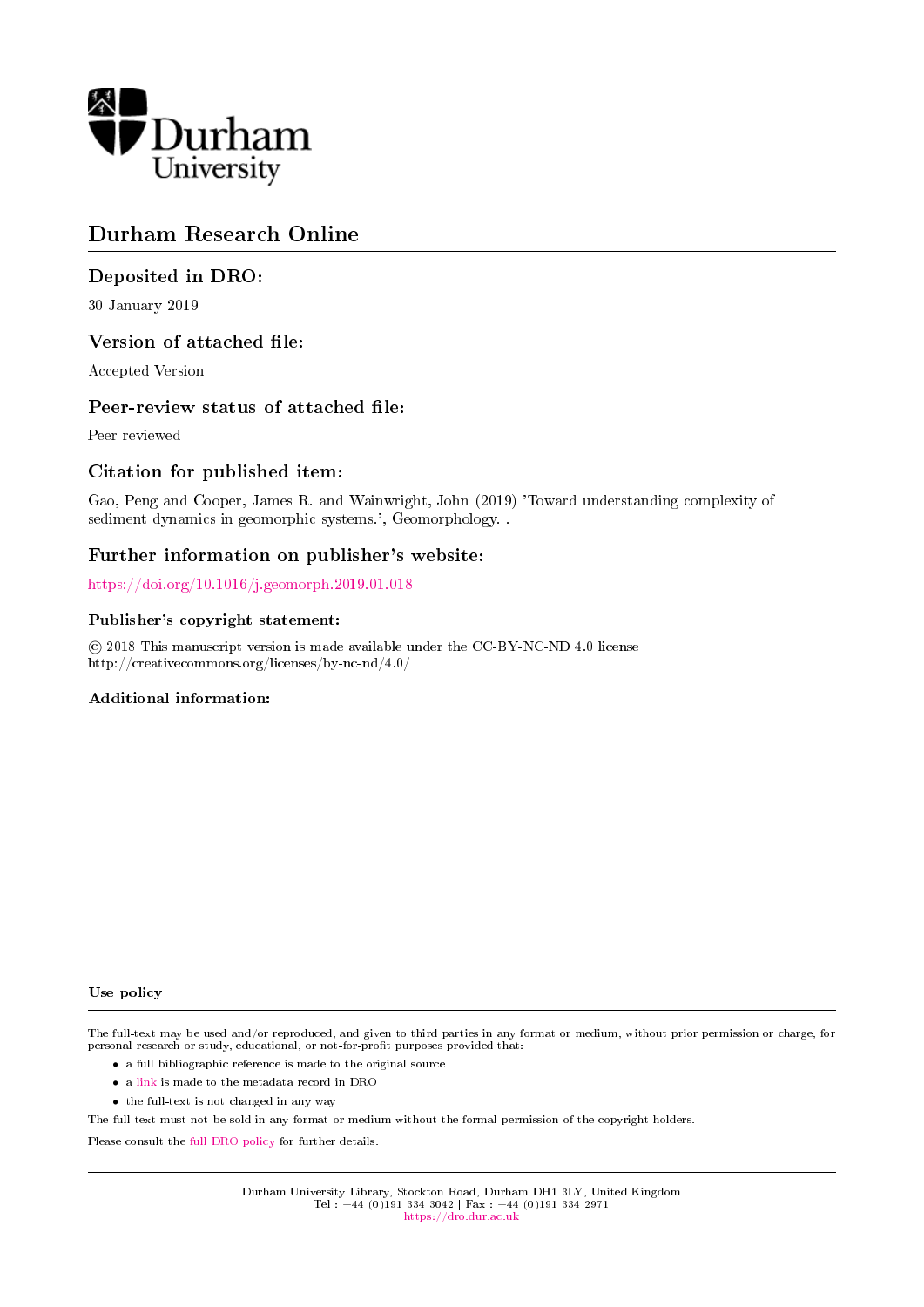#### Accepted Manuscript

Toward understanding complexity of sediment dynamics in geomorphic systems



Peng Gao, James R. Cooper, John Wainwright

PII: S0169-555X(19)30025-X DOI: <https://doi.org/10.1016/j.geomorph.2019.01.018> Reference: GEOMOR 6652 To appear in: *Geomorphology*

Please cite this article as: P. Gao, J.R. Cooper and J. Wainwright, Toward understanding complexity of sediment dynamics in geomorphic systems, Geomorphology, <https://doi.org/10.1016/j.geomorph.2019.01.018>

This is a PDF file of an unedited manuscript that has been accepted for publication. As a service to our customers we are providing this early version of the manuscript. The manuscript will undergo copyediting, typesetting, and review of the resulting proof before it is published in its final form. Please note that during the production process errors may be discovered which could affect the content, and all legal disclaimers that apply to the journal pertain.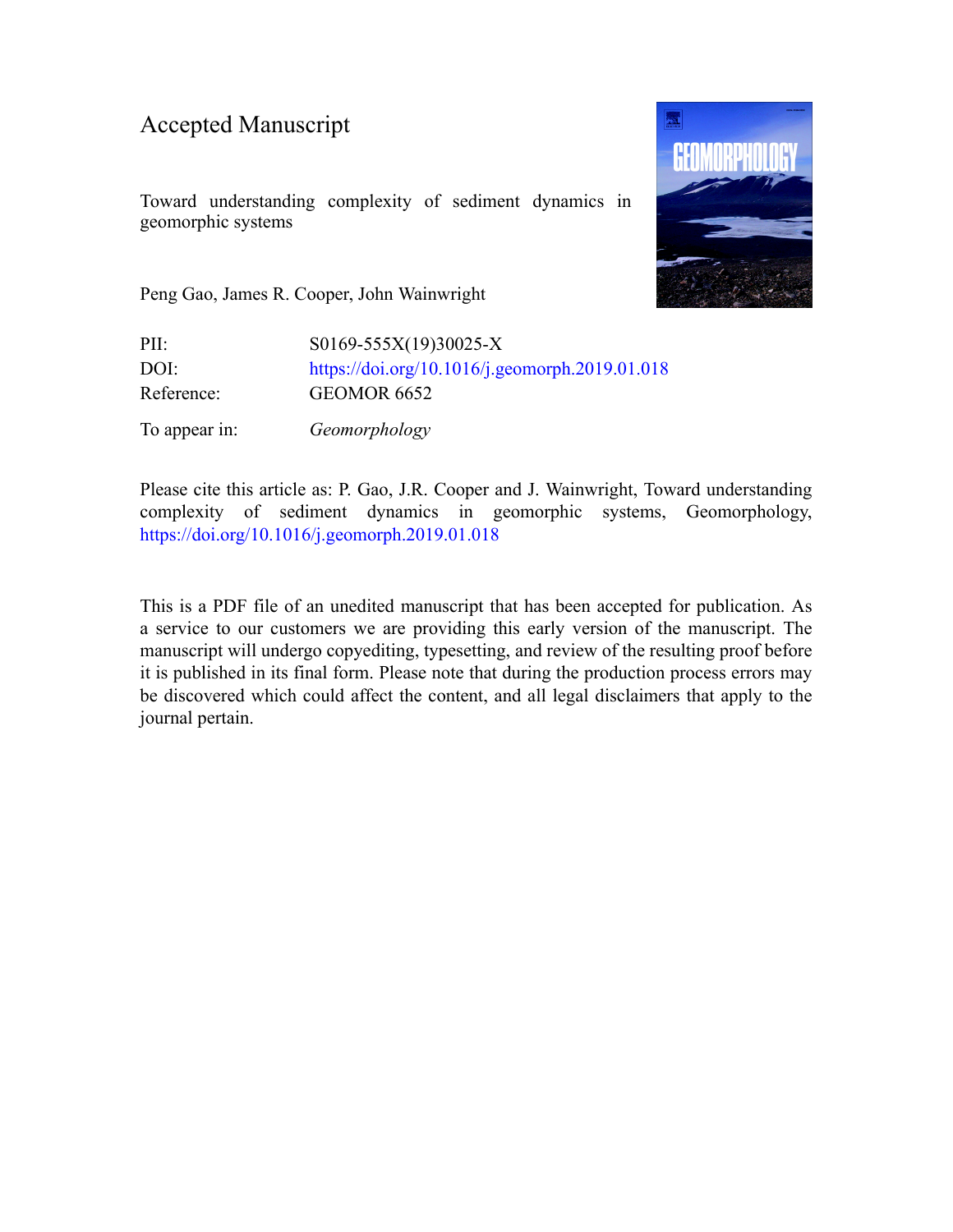#### **Toward understanding complexity of sediment dynamics in geomorphic systems**

Peng Gao<sup>1</sup>\*, James R. Cooper<sup>2</sup>, and John Wainwright<sup>3</sup>

<sup>1</sup>Department of Geography, Syracuse University, Syracuse, NY 13244 USA

<sup>2</sup>Department of Geography and Planning, School of Environmental Sciences, University of

Liverpool, Liverpool, L69 7ZT, UK

<sup>3</sup>Durham University, Department of Geography, Science Laboratories, South Road, Durham,

DH1 3LE, UK

\*Corresponding author: pegao@maxwell.syr.edu

CCEPTED M[AN](mailto:pegao@maxwell.syr.edu)USCRIPT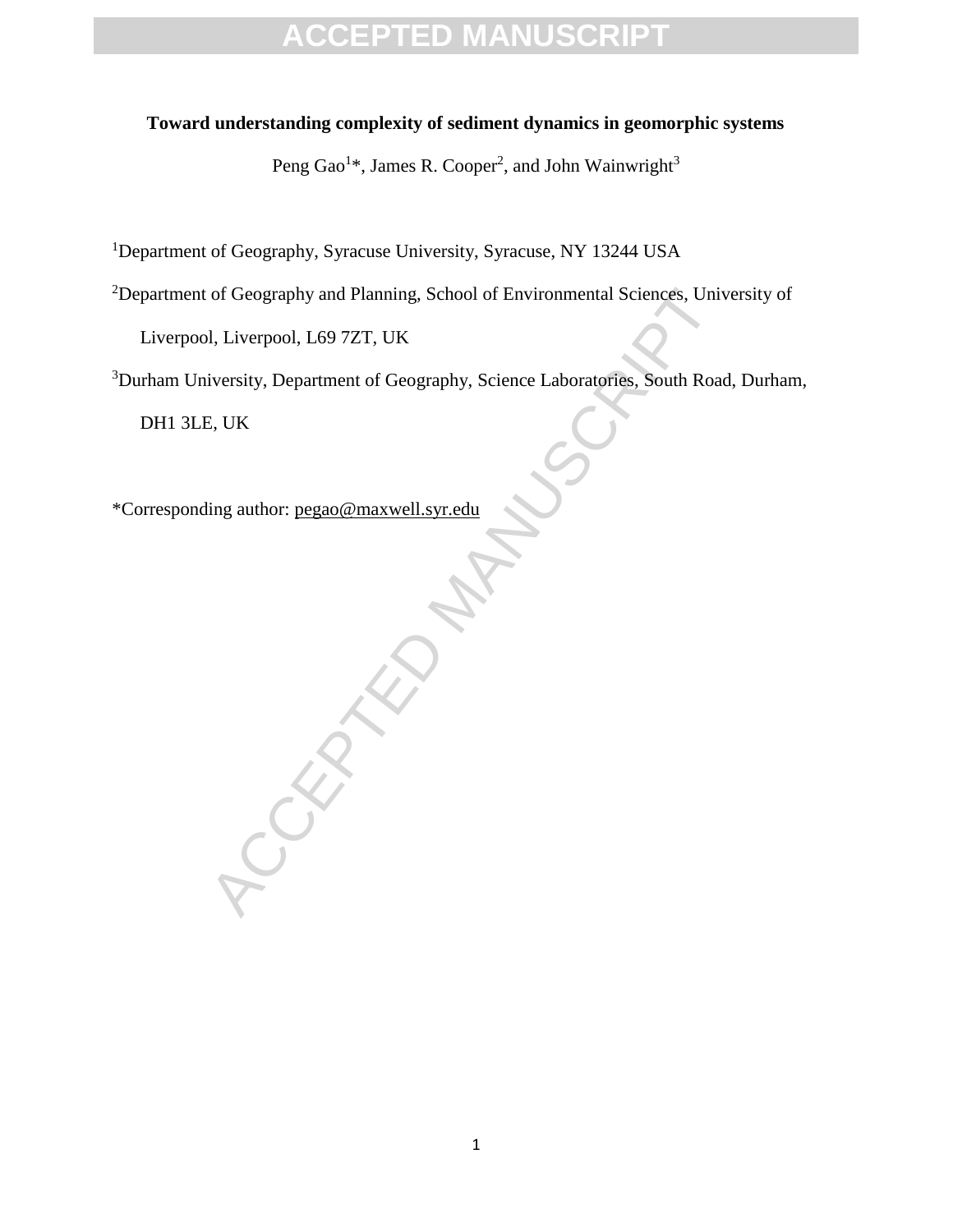tershed is not representative of that at another (FitzHugh and Mackay, 2004; de Vente and Poesen, 2005; Van Dijk and Bruijnzeel, 2005).<br>
we effects of these complex processes over long time periods give rise<br>
geomorphic sy Processes of sediment detachment, transport, and deposition vary over a wide range of temporal and spatial scales (Yair and Kossovsky, 2002; Collins and Walling, 2004; Orwin and Smart, 2004; Vericat and Batalla, 2006; Gao, 2008; Smith et al., 2011; Jones and Preston, 2012; Wirtz et al., 2013; Wainwright et al., 2015). Spatially, sediment load measured at one spatial scale of a watershed is not representative of that at another (FitzHugh and Mackay, 2000; Parsons et al., 2004; de Vente and Poesen, 2005; Van Dijk and Bruijnzeel, 2005). Temporally, the cumulative effects of these complex processes over long time periods give rise to various landforms in geomorphic systems that have long challenged scientists in revealing their evolutional history ( Gilbert and Dutton, 1877; Gilbert, 1909; Carson and Kirby, 1972). In recent decades, intensified anthropogenic activities, such as agriculture, urbanization, channelization, and/or dam removals (Gomi et al., 2005; Estrany et al., 2009; Warrick et al., 2015) and the increased likelihood of extreme weather (Zhang et al., 2013; Foulds et al., 2014; Jena et al., 2014) make it more difficult to characterize sediment dynamics at different temporal (event, seasonal, annual, or decadal) and spatial (plot, reach, or subwatershed) scales (Walling and Zhang, 2004; Owens et al., 2005; Wilkinson and McElroy, 2007).

The complexity of sediment dynamics is generally reflected in the variable processes and environmental heterogeneity that dominate at different scales (Fryirs, 2013). As such, the true sediment transport rates, loads, and yields are more relevant to localized and unsteady processes at different spatial and temporal scales that can often not be characterized by traditionally used spatial- and/or time-averaged hydraulic variables and morphologic indices (Yager et al., 2012; Segura and Pitlick, 2015). Therefore, existing theories on sediment initiation, transport, and deposition—based on these averaged quantities—often poorly quantify sediment dynamics in various geomorphic systems. Consequently, it is imperative to explore new perspectives and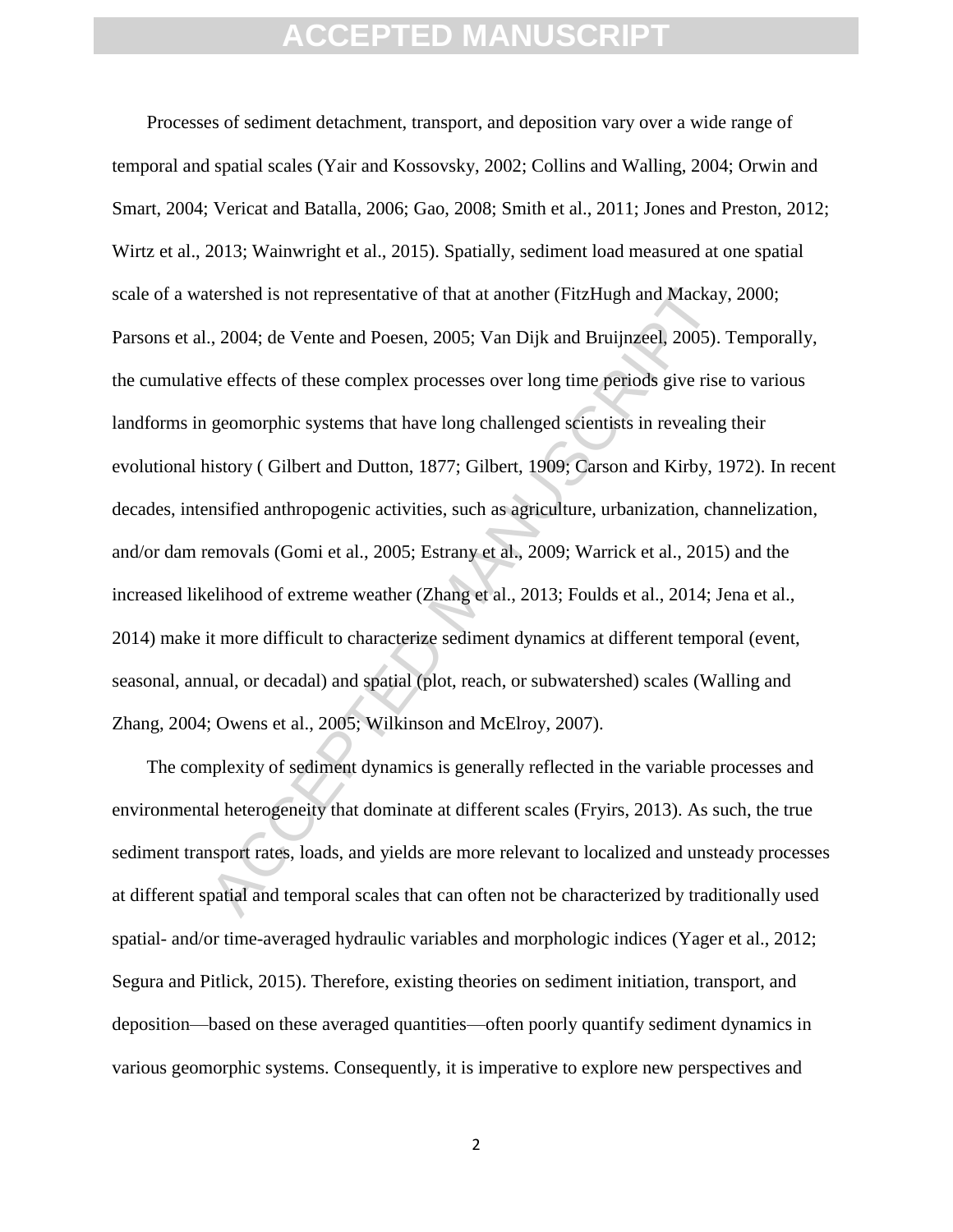ideas that may more efficiently link the complexity of sediment dynamics over various spatial and temporal scales.

e BGS has been held annually since 1970 (Sawyer et al., 2014). The f<br>symposia has been to discuss and advance timely topics in geomorph<br>osiums (Table 1), half of them have involved, to varying degrees, top<br>amics. Five of t The 49th Binghamton Geomorphology Symposium (BGS), held 5-7 October 2018, was in response to this need with a focused theme of 'Sediment complexity within geomorphological systems'. The BGS has been held annually since 1970 (Sawyer et al., 2014). The fundamental goal of these symposia has been to discuss and advance timely topics in geomorphology. In the past 48 symposiums (Table 1), half of them have involved, to varying degrees, topics related to sediment dynamics. Five of them concentrated on five traditional subdisciplines in geomorphology (1973, 1974, 1980, 1991, and 1998), and erosion and sediment transport was an essential part of each. Seven of them have discussed geomorphic processes from the theoretical perspective (1975, 1978, 1992, 1993, 1996, 2007, and 2016). Chronologically, these symposia reflect the evolution of geomorphological theories in the past four decades. In particular, the last two (i.e., 2007 and 2016) reflect recent transformations in geomorphic theories from early pure physical and/or (relatively) simple interaction between nature and human beings to integrated coupling among physical, ecological, and social aspects. The 49<sup>th</sup> BGS carried on the intellectual merit of past symposia through its strong influence on the scientific community. Novel ideas and approaches of resolving these challenges emerging from the 2018 BGS promote multidisciplinary collaborative research on sediment complexity.

Partially derived from this symposium was this virtual special issue, which includes a collection of 11 peer-reviewed papers addressing sediment complexity using a variety of methods such as field survey, computer simulation and modeling, flume experiments, fingerprinting, and statistical analysis. The topics of these papers involve (i) mechanics of bedload transport at short or long temporal scales; (ii) modeling sediment-transport processes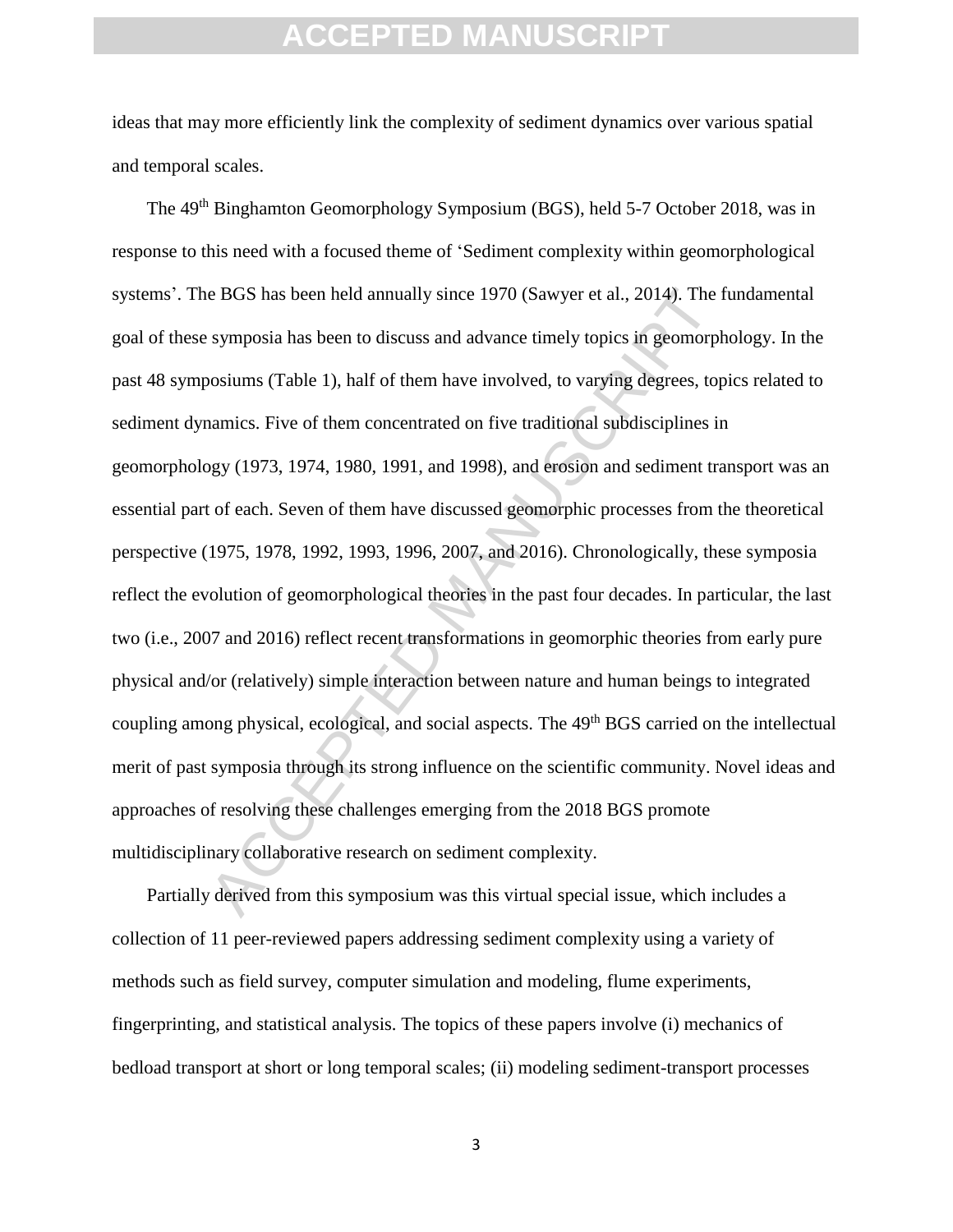over multiple spatial and temporal scales; (iii) characterization of channel morphologic response to natural processes and anthropogenic activities; and (iv) characterizing sediment dynamics in larger spatial scales and longer temporal scales using models of reduced complexity. We summarize these papers in two categories. The first includes 8 papers showing various types of sediment complexity; the second contains 3 papers using simplified methods to characterize key processes of sediment complexity.

mplexity; the second contains 3 papers using simplified methods to ch<br>sediment complexity.<br>is transported by hydraulic processes in river flows. Although shear s<br>sone of the fundamental hydraulic variables controlling bedl Bedload is transported by hydraulic processes in river flows. Although shear stress has been recognized as one of the fundamental hydraulic variables controlling bedload movement, numerous studies have confirmed that bedload equations based on reach-averaged (dimensionless) shear stress not only have limited abilities in predicting bedload in different flume experiments and rivers but also can generate large errors in the same river in which these equations were developed. Building upon this knowledge, Yager et al. (this issue) demonstrated that spatially variable near-bed shear stress is better correlated with bedload flux than the singlevalue reach-averaged shear stress. Nonetheless, near-bed shear stress may be calculated using velocity profiles, Reynolds stresses, or flow turbulence. The comparative analysis of Yager et al. (this issue) showed that near-bed shear stresses computed from velocity profiles had the best correlation with the associated local bedload fluxes, though the predicted bedload fluxes were still markedly different from the measured ones. This study suggested that velocity-based, nearbed shear stress is still insufficient to capture the spatially and temporally variable hydraulic processes controlling bedload transport. A different type of complexity in bedload transport was addressed by An et al. (this issue). Most gravel-bed rivers have typical bi-mode bed materials: coarse grains in the range of gravels and cobbles, and finer grains that are often sands and silts. Thus far, the mobility of bed surface layer is well known to increase by increased supply of sand.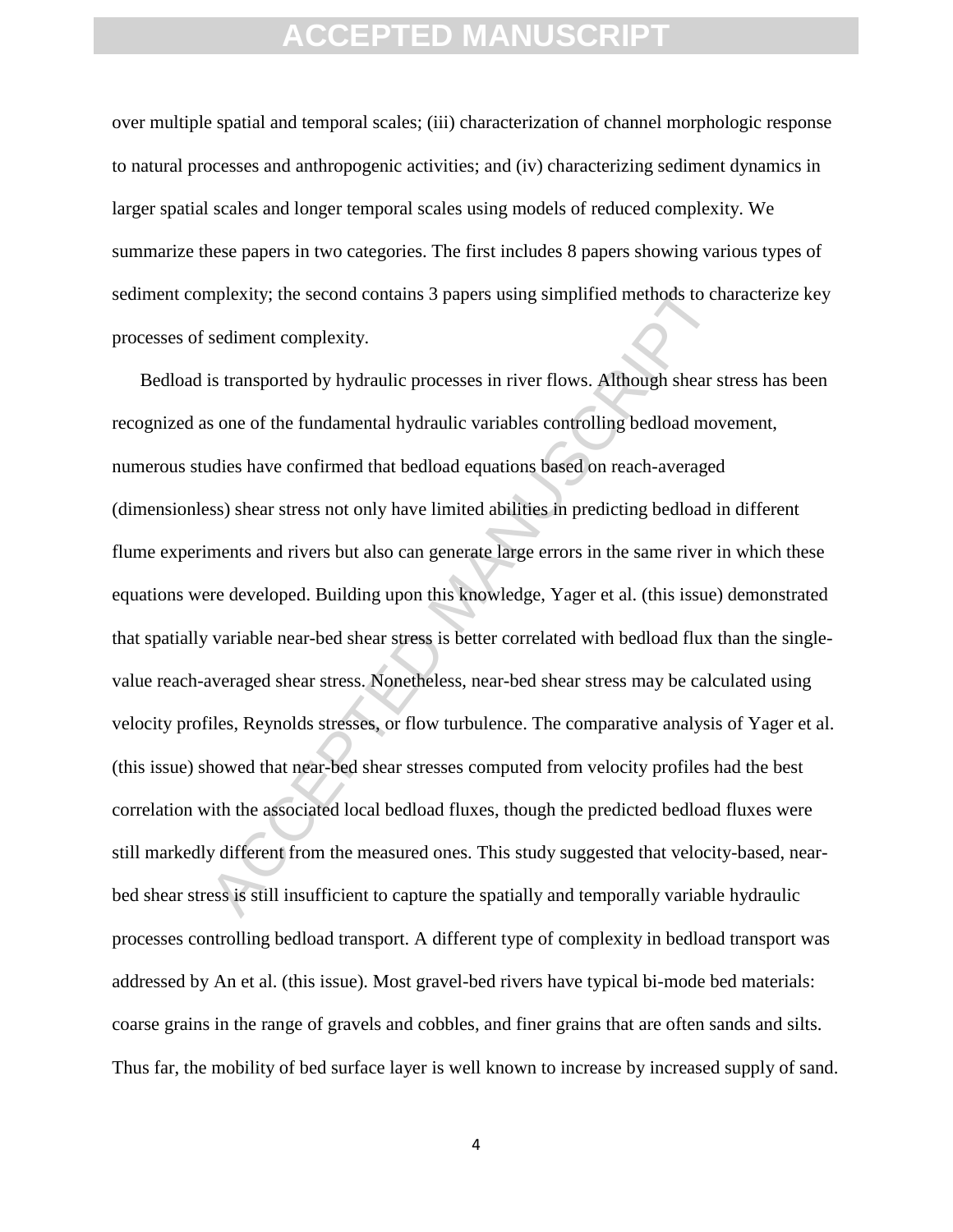ke over multiple temporal scales. Based on the measured bed degrada<br>
e earthquake, the authors concluded that sand augmentation could en<br>
by reducing the critical shear stress for the initiation of bed surface ms<br>
s quanti However, its long-term effect is difficult to measure directly. An et al. (this issue) examined this effect by attempting to explain the massive bed degradation in the Shi-ting River, Sichuan Province, China. Using a one-dimensional river morphodynamic model, they simulated riverbed response to the increased amount of sand delivered to the channel after the 2008 Wenchuan Ms 8.0 earthquake over multiple temporal scales. Based on the measured bed degradation rate over 7 years after the earthquake, the authors concluded that sand augmentation could encourage bed degradation by reducing the critical shear stress for the initiation of bed surface materials. This mechanism is quantitatively embodied in the bedload transport equation developed by Wilcock and Crowe (2003) as a term called reference shear stress, which captures the well-known hiding effect in gravel-bed rivers (Einstein and Chien, 1953; Egiazaroff, 1965; Gomez, 1983; Andrews and Parker, 1987; Sutherland, 1987; Lisle and Madej, 1992; Montgomery et al., 2000). However, An et al. (this issue) also recognized that long-term bed degradation in gravel-bed rivers can only be partially explained by this mechanism. Mao (this issue) examined the impact of flood history on bedload-transport rates using a series of carefully designed flume experiments. These flume experiments used different hydrograph sequences and compared magnitudes of the bedload flux produced by these sequences. Mao (this issue) showed that bedload-transport rates produced by a given hydrograph under constant sediment supply are not only controlled by the magnitude and duration of this hydrograph but also affected by the characteristics of its previous hydrograph. This 'memory' of sediment dynamics manifests the complexity of sediment dynamics over temporal scales.

Sediment dynamics is directly involved in migration processes of meandering rivers by affecting channel morphology in a variety of ways. Among the debates is whether the processes controlling bar development in meander channels are linear or nonlinear (Hooke, 2013). Nelson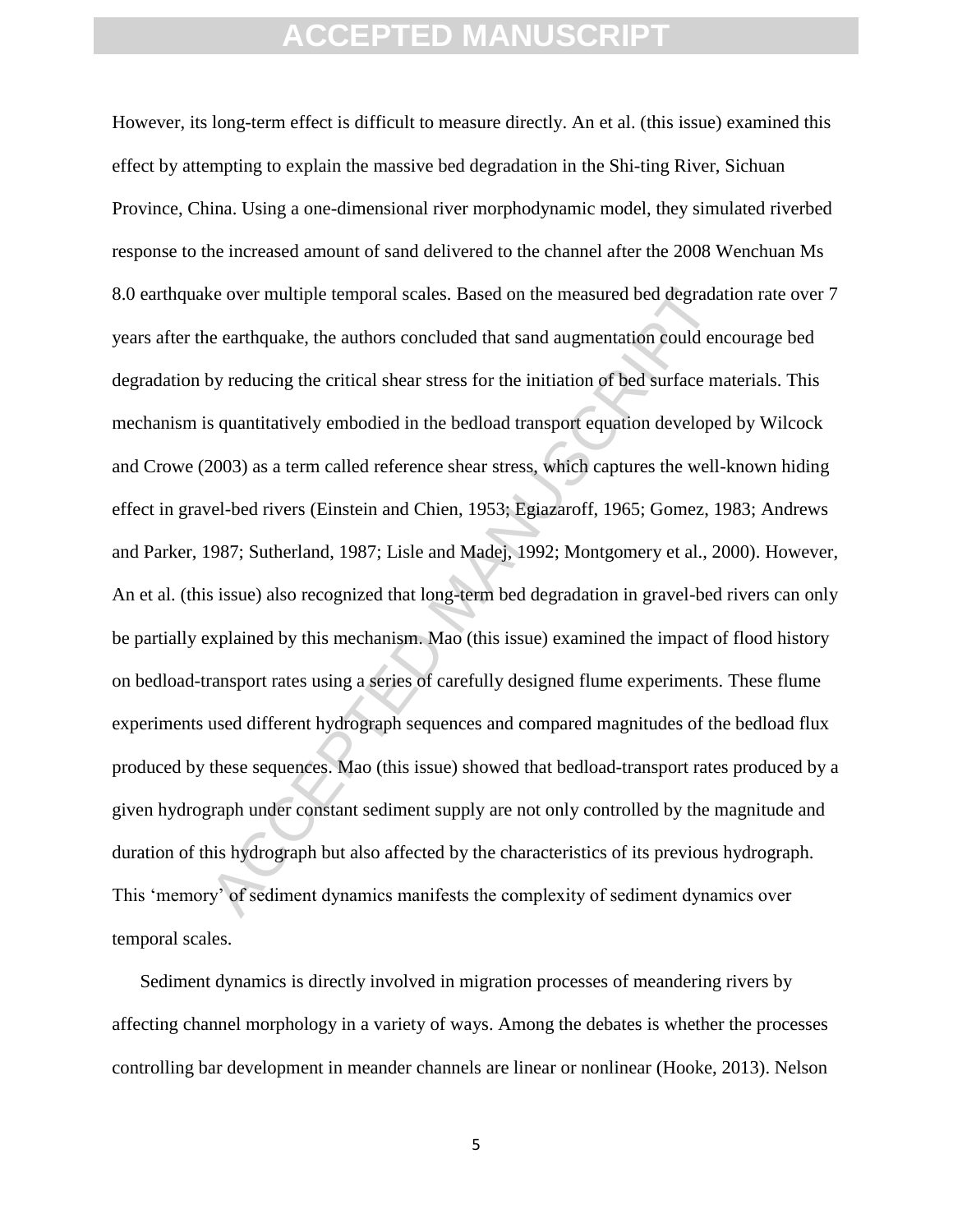and Morgan (this issue) provided new insight by investigating formation and development of gravel bars under variable water discharges and sediment supply rates in a laboratory flume within a meandering channel of mixed materials of coarse sand and gravels. Their results suggest that rather than causing downstream migration of the developed alternate bars, unsteady flows and variable sediment supply mainly led to variations of bar sizes, which subsequently control bedload transport rates. Yet, the existing linear bar theory could not capture these processes as the width-to-depth ratios of the created meander channel were lower than is required by the theory.

sediment supply mainly led to variations of bar sizes, which subseques<br>port rates. Yet, the existing linear bar theory could not capture these<br>depth ratios of the created meander channel were lower than is require<br>depth ra An essential process of meander migration is cutoff. While chute cutoff has been widely studied through in situ measurement, flume experiments, and modeling simulation, neck cutoff has rarely been examined mainly because it is hard to observe in natural meandering rivers and to reproduce in laboratory flumes. Li et al. (this issue) successfully triggered neck cutoff in a predesigned highly sinuous meandering channel with a mobile bed and uniformly sized sands in a laboratory flume. By analyzing neck narrowing processes dominated by local bank erosion, they reveal that while neck cutoff was promoted by progressive bank-erosion processes, it finally initiated seepage-based bank collapse owing to the cross-neck hydraulic gradient caused by water level difference between the upstream and downstream sides of the neck. They conclude that sediment dynamics characterizing local bank erosion processes was insufficient to explain the occurrence of neck cutoff.

The complexity of interaction among processes controlling sediment dynamics across multiple spatial and temporal scales is demonstrated in the following papers. Suspended sediment transport through an entire watershed is commonly determined by establishing sediment rating curves. Although factors that may undermine the predictability of these curves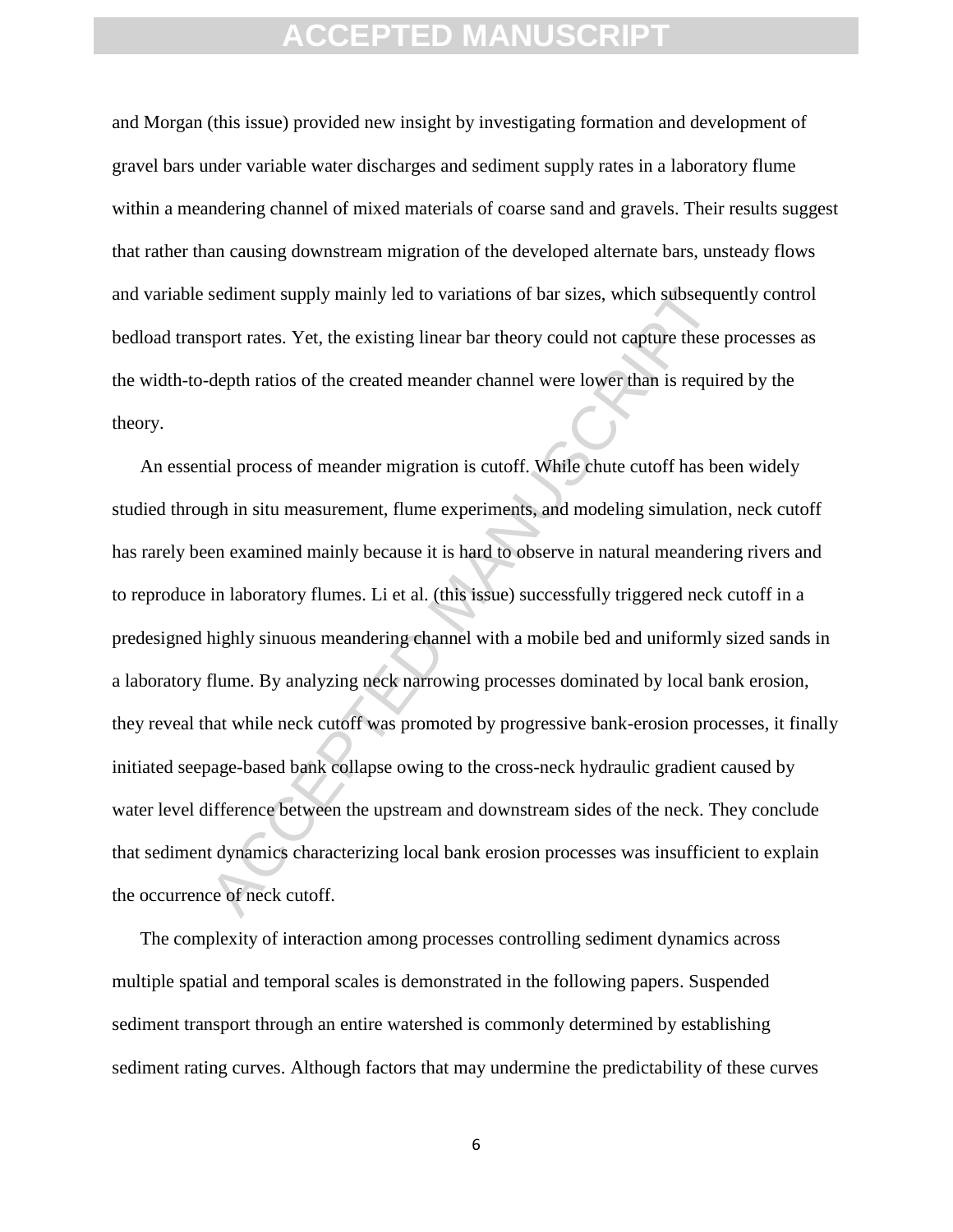have been well documented (Gao, 2008), such as effects of hysteresis, the fundamental assumption that the relationship between water discharge and suspended sediment loads is stable over time has not been systematically verified. Gray (this issue) sought to test this assumption by examining the temporal dependence of these relationships for small rivers in the U.S. west coast area. Using data recorded from 24 gauging stations in these rivers for more than a decade, he found that in most of the rivers a persistent relationship only existed for an average period of 8.6 years, beyond which the relationship was of the long-term nonstationary nature. Gray (this issue) showed that if this relationship were used to predict long-term suspended sediment loads, the error could be one order of magnitude.

data recorded from 24 gauging stations in these rivers for more than a<br>most of the rivers a persistent relationship only existed for an average<br>d which the relationship was of the long-term nonstationary nature. G<br>if this Spatial complexity of sediment dynamics is often embodied by intricate pathways of sediment movement among connected compartments of geomorphic systems. Wittmann (this issue) studied the long-term sediment variation in lower Amazon floodplains using the fingerprinting method based on meteoric cosmogenic <sup>10</sup>Be and the <sup>10</sup>Be  $\beta$ Be ratio where <sup>9</sup>Be is the mobilized fraction of  $10$ Be. Her results showed that sediment stored in the floodplains was controlled by seasonal cyclic floods that brought sediment from upstream sources to the floodplains. However, present floodplain sedimentation was well-mixed by multiple cycles of storage and remobilization, making disentangling of individual sediment sources very difficult, if not impossible. Viparelli et al. (this issue) examined morphologic responses of tidal channels under the influence of flow hydrodynamics and base-level changes. Using a one-dimensional model, they modeled the effects of sediment with nonuniform sizes on channel morphologic adjustment. Their modeling revealed that combination of sinusoidal tidal forcing with constant input of sand from the ocean results in cyclic deposition in such channels. This finding provided a base for further quantifying the possible impact of sea-level rise on tidal channels.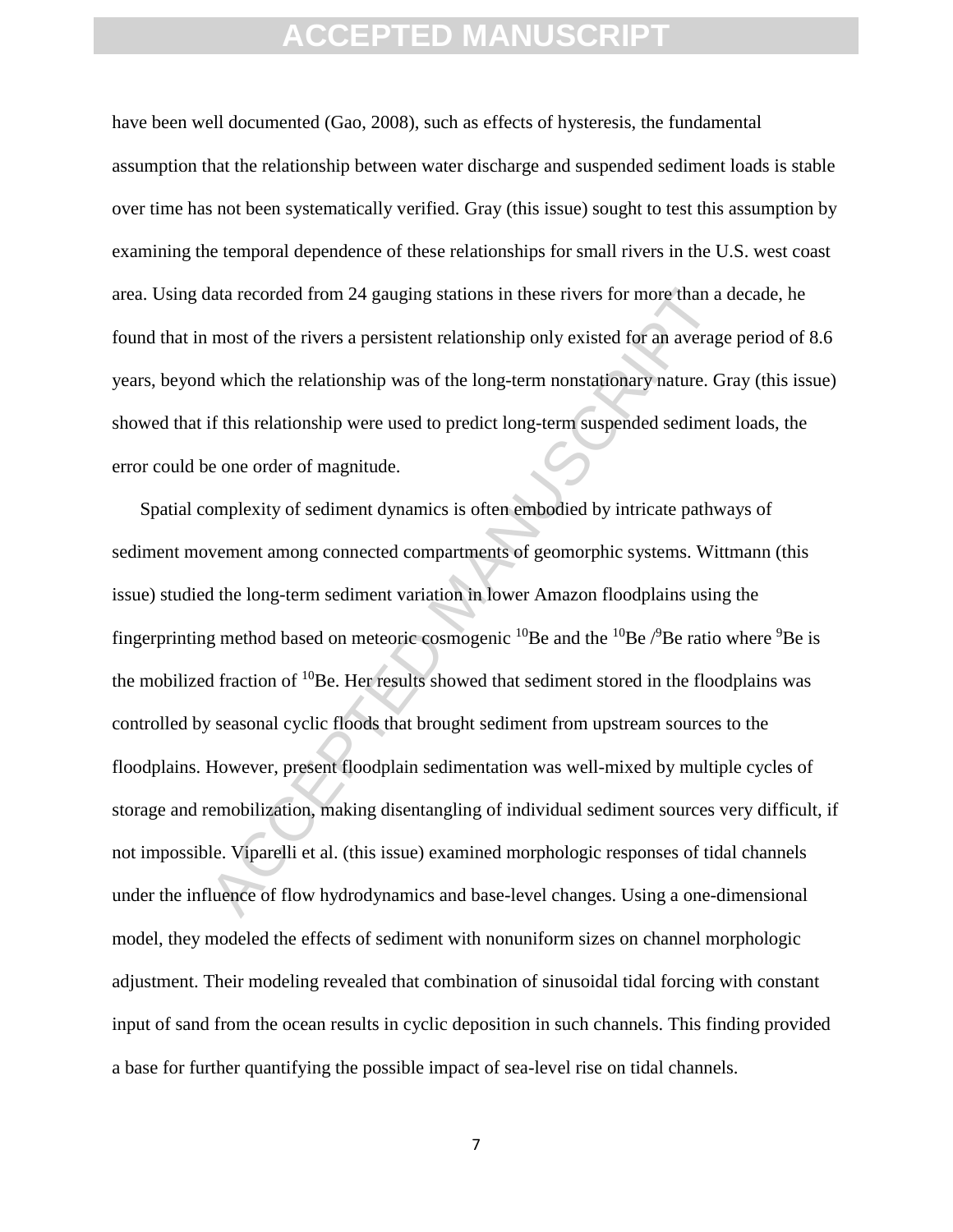the complex sediment connectivity throughout the network of rivers vay be effectively characterized under a framework represented by a pl-sized sediment transport model. He showed that this simplified one-<br>apture some key A common feature of these papers on complex sediment dynamics is that processes controlling sediment dynamics in any geomorphic system are so complex that they cannot be quantified by classic theories or single mathematical equations. The following two studies attempted to provide opposite cases. Czuba (this issue) argued that the key channel morphologic responses to the complex sediment connectivity throughout the network of rivers within a large watershed may be effectively characterized under a framework represented by a physically based, mixed-sized sediment transport model. He showed that this simplified one-dimensional model may capture some key processes, such as reaches dominated by sediment aggradation and segments controlled by locally decreased transport capacity that affects downstream sediment delivery. Thus, the model provides a framework for further understanding complex sediment dynamics over larger spatial scales. Berni et al. (this issue) examined channel response over relatively short periods to the decreased sediment transport rates owing to bed armoring and development of bedforms using a model with reduced complexity. Their analysis showed that a characteristic time for the channel to reach equilibrium may be identified and that this time is affected by five parameters: the dimensionless bed shear stress, the ratio of dimensionless bed shear stress ratio to its critical value for inception of movement, the Reynolds particle number, the standard deviation of sediment distribution, and the width-to-depth ratio. Briant et al. (this issue) showed, using a case of modeling long-term climatic effect on river sediment adjustment, that the relatively simple model may be very useful in examining more complex processes of sediment dynamics in natural rivers.

Among 11 papers included in this virtual special issue, 8 demonstrated a variety of sediment complexity in geomorphic systems. These studies continuously accumulate examples of complex sediment connectivity that transfers in various integrated ways sediment across different sources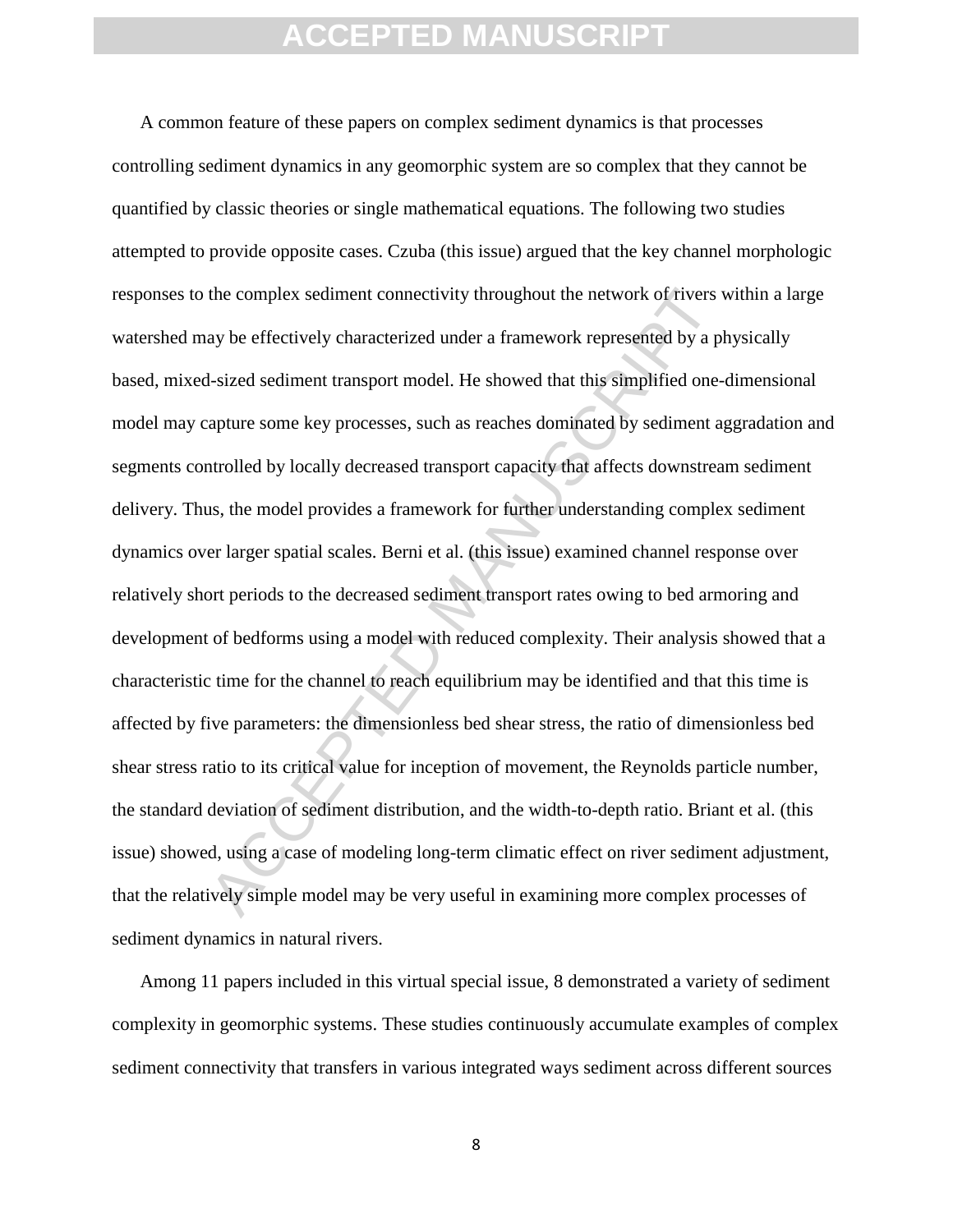w to integrate appropriately different processes dominating sediment<br>tial and temporal scales. Quantifying these processes require different<br>rent spatial and temporal scales (Harvey, 2002; Larsen et al., 2014).<br>I complexit and sinks over different spatial and temporal scales (Bracken et al., 2015). It is foreseeable that in the future more specific cases on the complexity of sediment dynamics will be reported in scientific community. Theoretically, new ideas and strategies are needed to quantify and model all kinds of sediment complexity efficiently. Yet, developing them confronts a fundamental challenge: how to integrate appropriately different processes dominating sediment dynamics at different spatial and temporal scales. Quantifying these processes require different levels of detail at different spatial and temporal scales (Harvey, 2002; Larsen et al., 2014). Use of models with reduced complexity to capture the dominant processes at a given temporal (decades or centennial) or spatial scale (a hillslope section, river reach, or watershed), as exemplified in the 3 studies included in this virtual issue, has been successful in many cases (Hunter et al., 2007; Murray, 2007; Nicholas, 2010). Unfortunately, no general rules to determine how much complexity may be reduced in a given geomorphic system have been established. The current status of our understanding of sediment complexity calls for more research on these general rules if they exist. A recently developed multiscalar framework based on near-census developments (Wheaton et al., 2015; Pasternack and Wyrick, 2017) appears to be a promising solution. We believe that more studies in the two apparently opposite directions illustrated by the 11 papers in this virtual issue will foster more new approaches to constructing various multiscalar frameworks for determining the complexity of sediment dynamics in geomorphological systems.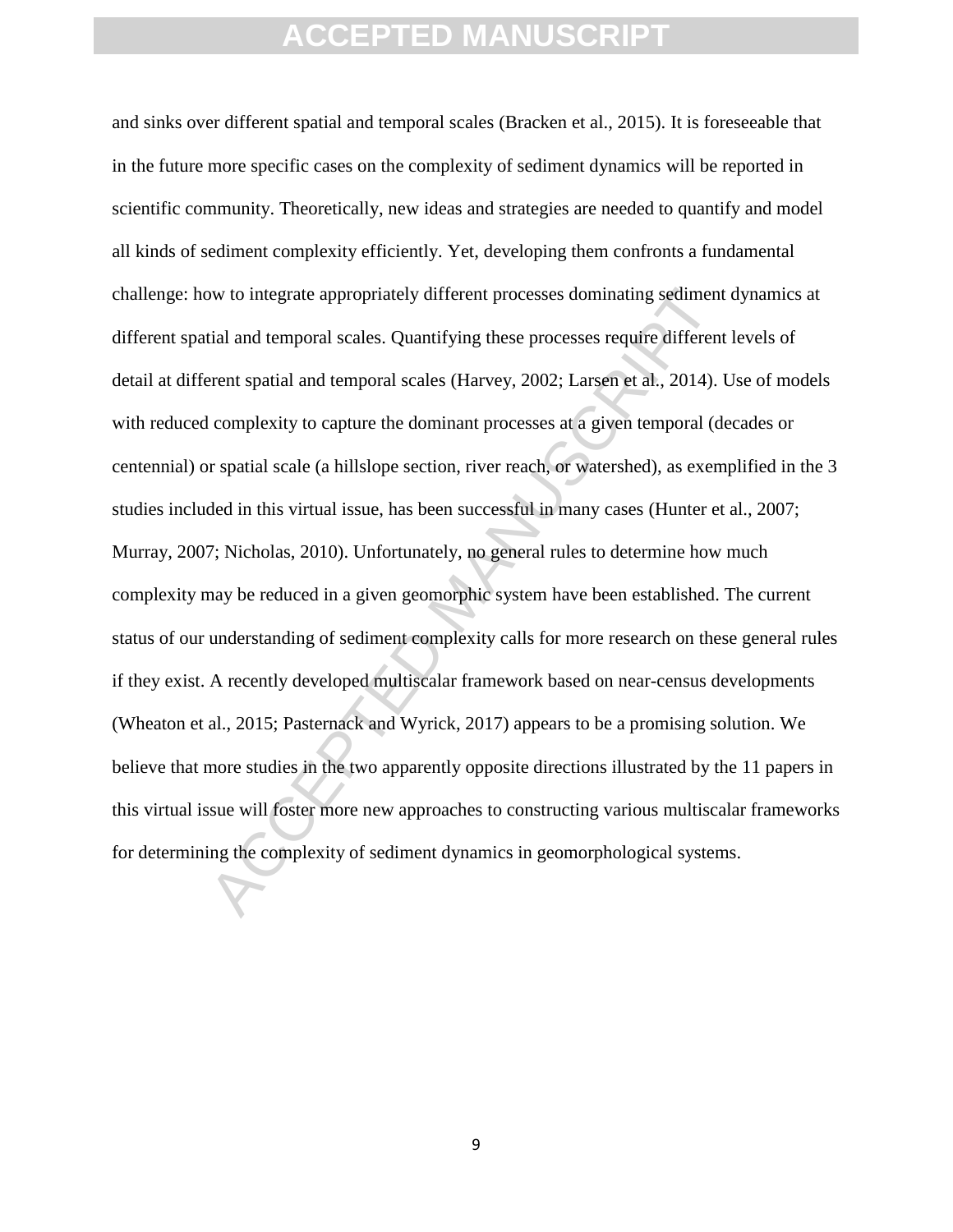#### References

- An, C., Parker, G., Hassan, M.A., Fu, X., Can "Magic Sand" Cause Massive Degradation of a Gravel-bed River at the Decadal Scale? Shi-ting River, China, Geomorphology, this issue.
- 9. Parker, G., 1987. Formation of a coarse surface layer as the resportive. In: C.R. Thome, J.C. Bathurst, R.D. Hey (Eds.), Sediment Trans<br>Rivers. John Wiley, New York, pp. 269-325.<br>Tret, E., Camenen, B. Characteristic tim Andrews, E.D., Parker, G., 1987. Formation of a coarse surface layer as the response to gravel mobility. In: C.R. Thorne, J.C. Bathurst, R.D. Hey (Eds.), Sediment Transport in Gravel-Bed Rivers. John Wiley, New York, pp. 269-325.
- Berni, C., Perret, E., Camenen, B. Characteristic time of sediment transport decrease in static armour formation. Geomorphology, this issue.
- Bracken, L.J., Turnbull, L., Wainwright, J., Bogaart, P., 2015. Sediment connectivity: a framework for understanding sediment transport at multiple scales. Earth Surface Processes and Landforms, 40(2), 177-188. DOI: 110.1002/esp.3635.
- Briant, R., Wainwright, J., Maddy, D. New approaches to field-model data comparison: numerical modelling of the last glacial cycle in the Welland catchment, England. Geomorphology, this issue.
- Carson, M.A., Kirby, M.J., 1972. Hillslope form and process. Cambridge University Press, New York.
- Collins, A.L., Walling, D.E., 2004. Documenting catchment suspended sediment sources: problems, approaches and prospects. P,rogress in Physical Geography, 28(2), 159–196.

Czuba, J. A Lagrangian framework for exploring complexities of mixed-size sediment transport in gravel-bedded river networks. Geomorphology, this issue.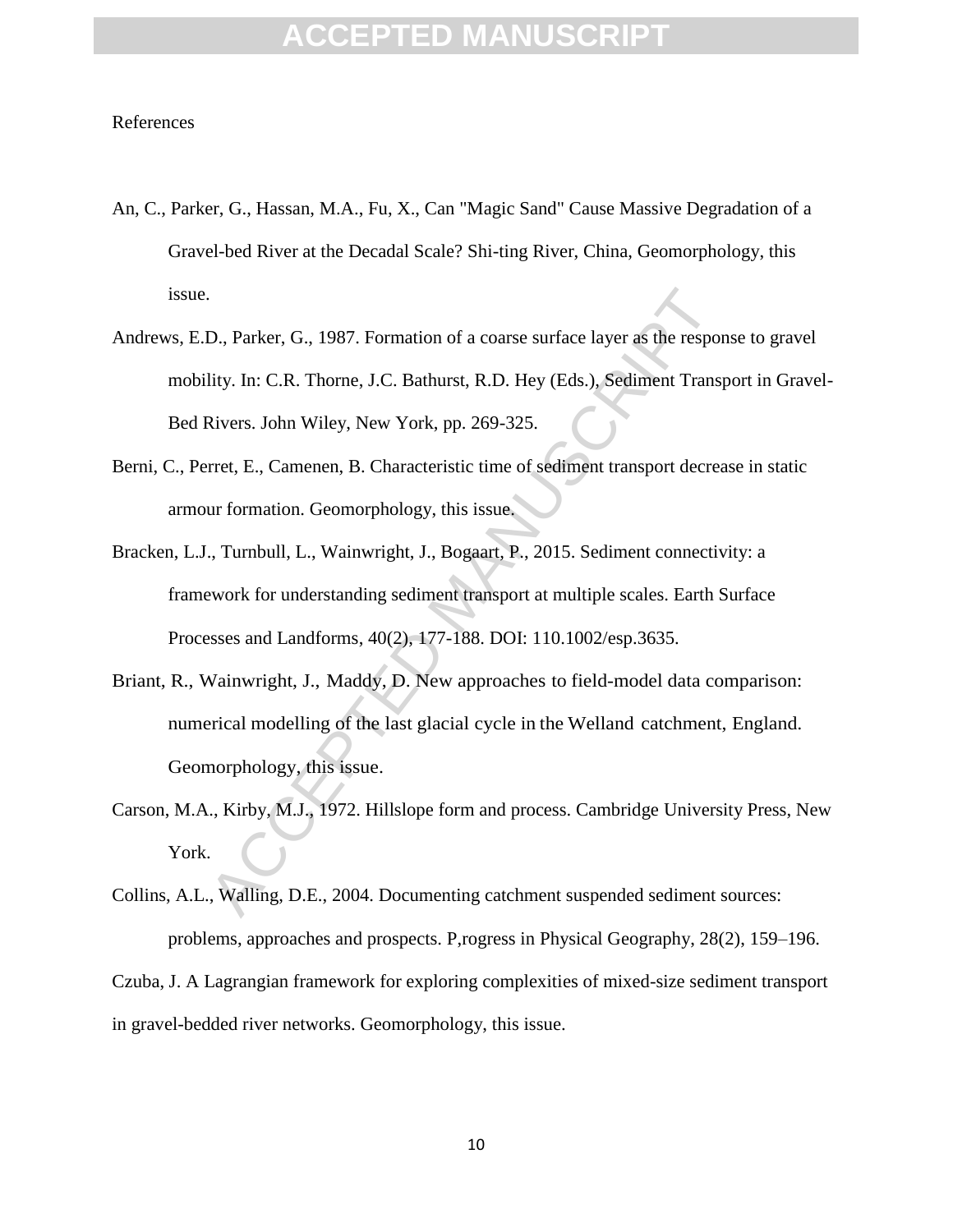- de Vente, J., Poesen, J., 2005. Predicting soil erosion and sediment yield at the basin scale: Scale issues and semi-quantitative models. Earth-Science Reviews, 71, 95-125.
- Egiazaroff, I.V., 1965. Calculation of nonuniform sediment transportations Journal of Hydraulic Division, American Society of Civil Engineers, 91, 225-247.
- Einstein, H.A., Chien, N., 1953. Transport of sediment mixtures with large ranges of grain sizes, U.S. Army Corps of Engineers, Missouri River Division, Omaha.
- Estrany, J., Garcia, C., Batalla, R.J., 2009. Suspended sediment transport in a small Mediterranean agricultural catchment. Earth Surface Processes and Landforms, 34(7), 929-940.
- FitzHugh, T.W., Mackay, D.S., 2000. Impacts of input parameter spatial aggregation on an agricultural nonpoint source pollution model. Journal of Hydrology, 236, 35-53.
- N., Chien, N., 1953. Transport of sediment mixtures with large ranges<br>Army Corps of Engineers, Missouri River Division, Omaha.<br>Jarcia, C., Batalla, R.J., 2009. Suspended sediment transport in a smalerranean agricultural ca Foulds, S.A., Griffiths, H.M., Macklin, M.G., Brewer, P.A., 2014. Geomorphological records of extreme floods and their relationship to decadal-scale climate change. Geomorphology, 216, 193-207.
- Fryirs, K., 2013. (Dis)Connectivity in catchment sediment cascades: a fresh look at the sediment delivery problem. Earth Surface Processes and Landforms, 38(1), 30-46.
- Gao, P., 2008. Understanding watershed suspended sediment transport. Progress in Physical Geography, 32, 243-263.

Gilbert, G.K., 1909. The convexity of hilltops. Journal of Geology, 17(4), 344-350.

- Gilbert, G.K., Dutton, C.E., 1877. Report on the Geology of the Henry Mountains, Government Printing Office, Washington, DC.
- Gomez, B., 1983. Temporal variations in bedload transport rates: the effect of progressive bed armouring. Earth Surface Processes and Landforms, 8, 41-54.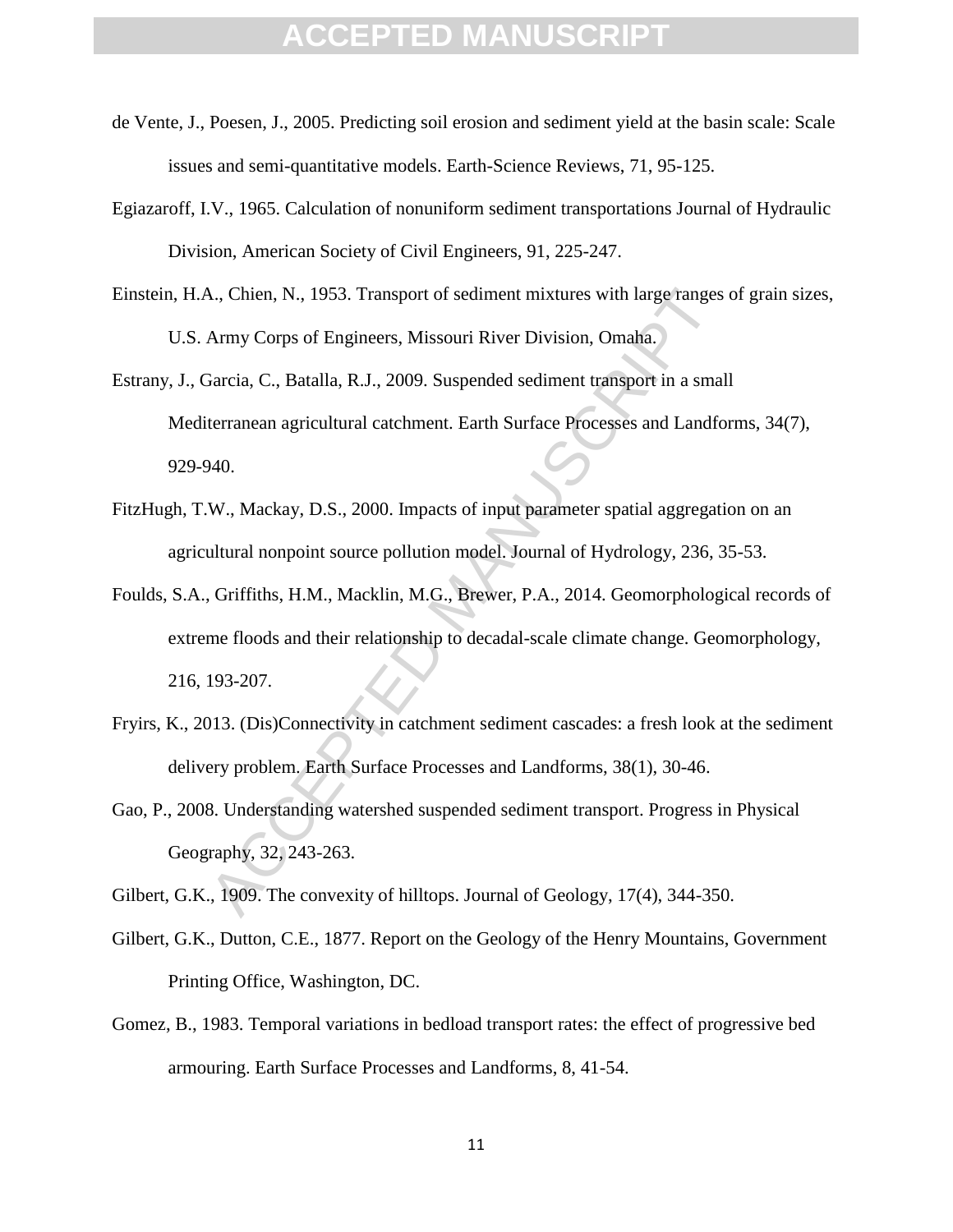- Gomi, T., Moore, R.D., Hassan, M.A., 2005. Suspended sediment dynamics in small forest streams of the pacific northwest. Journal American Water Resources Association, 41(4), 877-898.
- Gray, A.B. The impact of persistent dynamics on suspended sediment load estimations.

Geomorphology, this issue.

- Harvey, A.M., 2002. Effective timescales of coupling within fluvial systems. Geomorphology, 44(3-4), 175-201.
- Hooke, J.M., 2013. River Meandering. In: J.F.E.-i.-c. Shroder, E.V.E. Wohl (Eds.), Treatise on Geomorphology Vol 9, Fluvial Geomorphology. Academic Press, San Diego, pp. 260- 288.
- Hunter, N.M., Bates, P.D., Horritt, M.S., Wilson, M.D., 2007. Simple spatially-distributed models for predicting flood inundation: A review. Geomorphology, 90, 208-225.
- Jena, P.P., Chatterjee, C., Pradhan, G., Mishra, A., 2014. Are recent frequent high floods in Mahanadi basin in eastern India due to increase in extreme rainfalls? Journal of Hydrology, 517, 847-862.
- or E. 2002. Effective timescales of coupling within fluvial systems. Georyton, 2002. Effective timescales of coupling within fluvial systems. Georyton, 2013. River Meandering. In: J.F.E.-i.-c. Shroder, E.V.E. Wohl (Eds.)<br>2 Jones, K.E., Preston, N.J., 2012. Spatial and temporal patterns of off-slope sediment delivery for small catchments subject to shallow landslides within the Waipaoa catchment, New Zealand. Geomorphology, 141-142, 150-159.
- Larsen, L., Thomas, C., Eppinga, M., Coulthard, T., 2014. Exploratory modeling: extracting causality from complexity. EOS, Transactions, Americal Geophysical Union, 95(32), 285-286.
- Li, Z., Wu, X., Gao, P. Experimentalstudyontheprocessofneckcutoffandchanneladjustment in a highly sinuous meander under constant discharges. Geomorphology, this issue.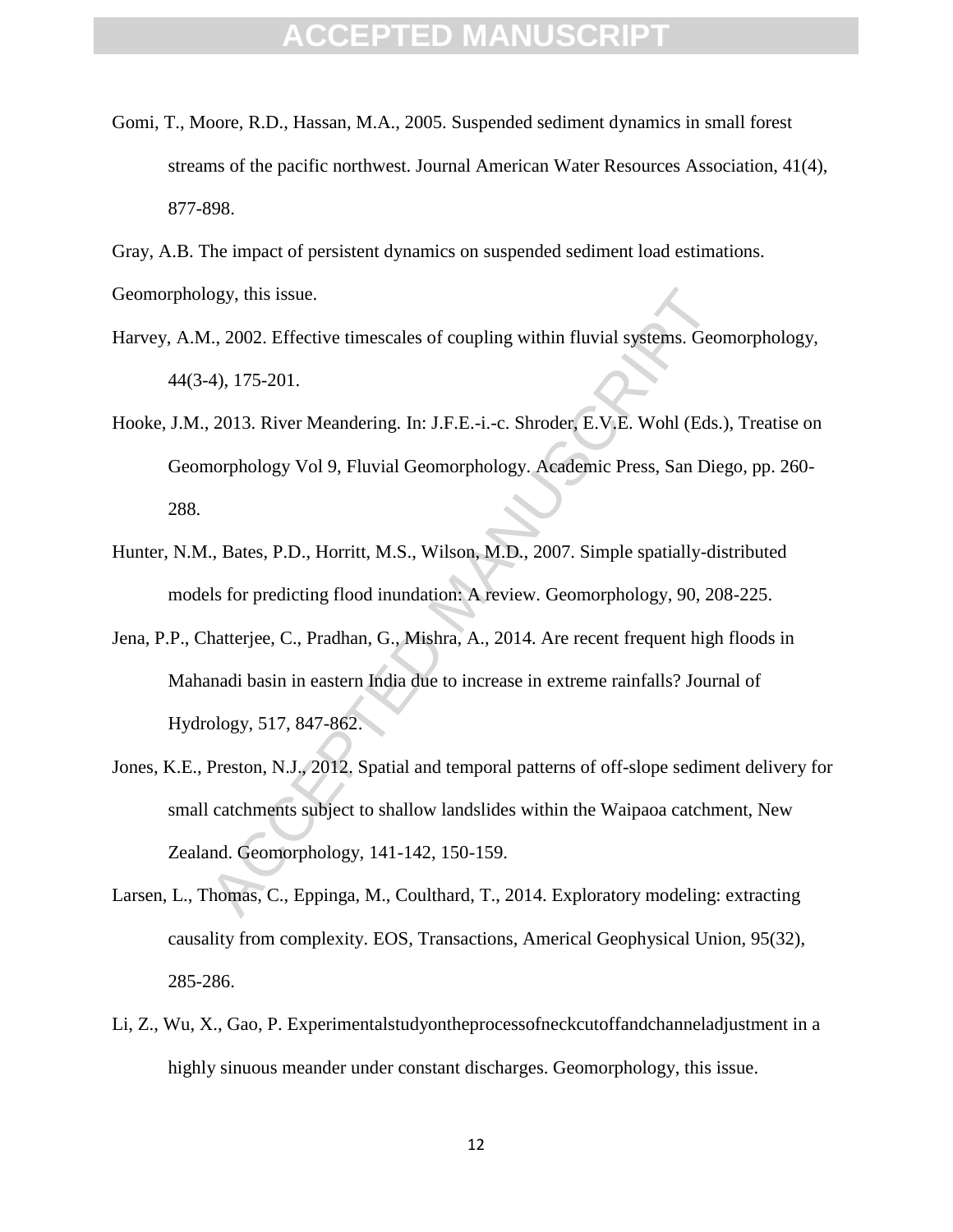- Lisle, T.E., Madej, M.A., 1992. Spatial variation in armouring in a channel with high sediment supply. In: P. Billi, R.D. Hey, C.R. Thorne, P. Tacconi (Eds.), Dynamics of Gravel-bed Rivers. John Wiley and Sons, New York, pp. 277-296
- Mao, L. The effects of flood history on sediment transport in gravel-bed rivers. Geomorphology, this issue.
- Montgomery, D.R., Panfil, M.S., Hayes, S.K., 2000. Channel-bed mobility response to extreme sediment loading at Mount Pinatubo. Geology, 27(3), 271-274.
- Murray, A.B., 2007. Reducing model complexity for explanation and prediction. Geomorphology, 90, 178-191.
- Nelson, P.A., Morgan, J.A., Flume experiments on flow and sediment supply controls on gravel bedform dynamics. Geomorphology, this issue.
- Nicholas, A.P., 2010. Reduced-complexity modeling of free bar morphodynamics in alluvial channels. Journal of Geophysical Research, 115(F4), F04021, DOI: 04010.01029/02010JF001774.
- sue.<br>
1, D.R., Panfil, M.S., Hayes, S.K., 2000. Channel-bed mobility respont loading at Mount Pinatubo. Geology, 27(3), 271-274.<br>
1, 2007. Reducing model complexity for explanation and prediction.<br>
1, 2007. Reducing model Orwin, J.F., Smart, C.C., 2004. Short-term spatial and temporal patterns of suspended sediment transfer in proglacial channels, Small River Glacier, Canada. Hydrological Processes, 18, 1521–1542.
- Owens, P.N., Batalla, R.J., Collins, A.J., Gomez, B., Hicks, D.M., Horowitz, A.J., Kondolf, G.M., Marden, M., Page, M.J., Peacock, D.H., Petticrew, E.L., Salomons, W., Trustrum, N.A., 2005. Fine-grained sediment in river systems: environmental significance and management issues. River Research and Applications, 21, 693-717.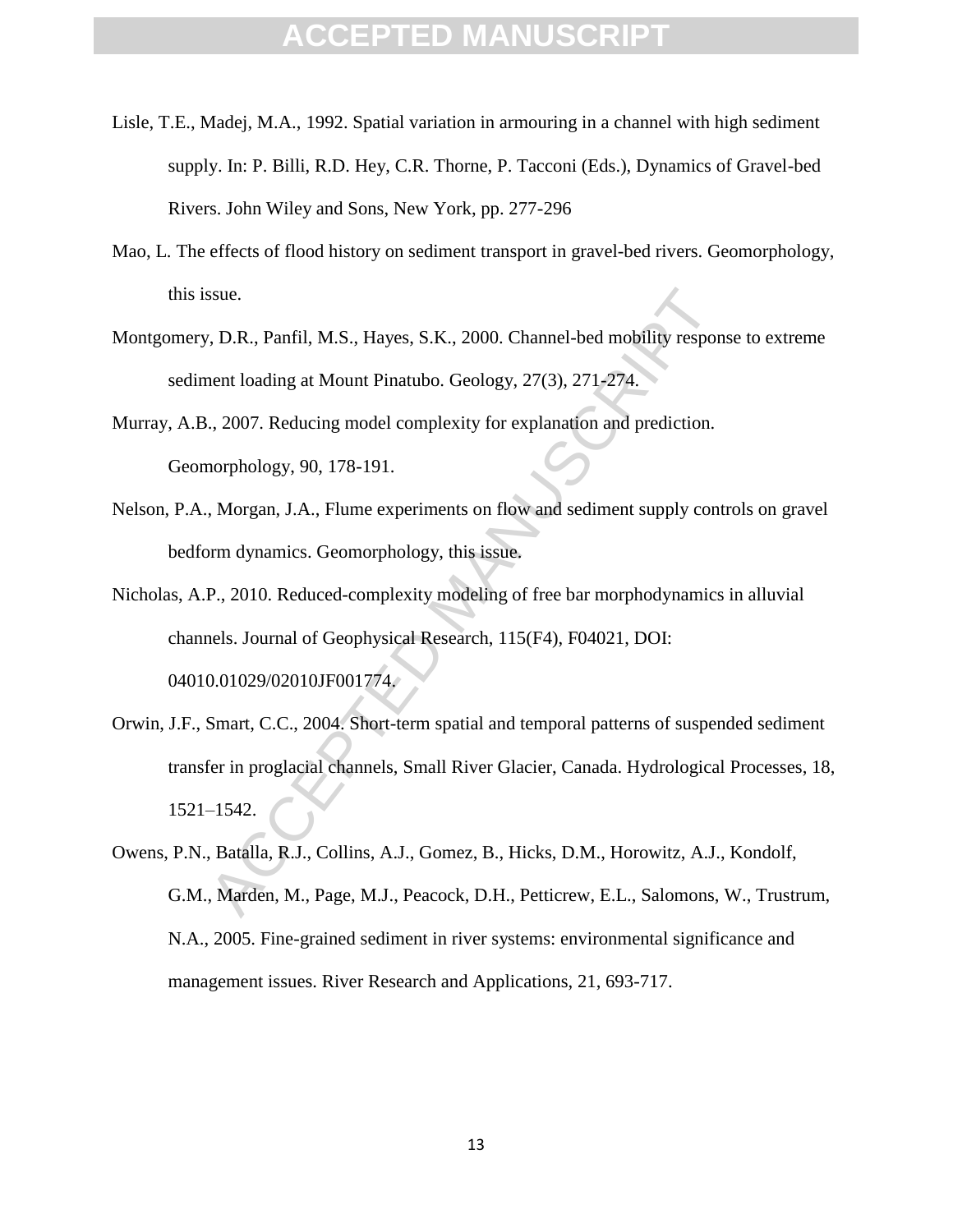- Parsons, A., Wainwright, J., Powell, D.M., Kaduk, J., Brazier, R., 2004. A conceptual model for determining soil erosion by water. Earch Surface Processes and Landforms, 29, 1293- 1302.
- Pasternack, G., B., Wyrick, J.R., 2017. Flood-driven topographic changes in a gravelcobble river over segment, reach, and morphological unit scales. Earth Surface Process and Landforms, 42, 487-502, DOI: 410.1002/esp.4064.
- Sawyer, C.F., Butler, D.R., O'Rourke, T., 2014. An historical look at the Binghamton Geomorphology Symposium. Geomorphology, 223, 1-9.
- Segura, C., Pitlick, J., 2015. Coupling fluvial-hydraulic models to predict gravel transport in spatially variable flows. Journal of Geophysical Research Earth Surface 120, 834–855: https://doi.org/810.1002/2014JF003302.
- segment, reach, and morphological unit scales. Earth Surface Process<br>forms, 42, 487-502, DOI: 410.1002/esp.4064.<br>
1. Butler, D.R., O'Rourke, T., 2014. An historical look at the Bingham<br>
norphology Symposium. Geomorphology, Smith, S.M.C., Belmont, P., Wilcock, P.R., 2011. Closing the gap between watershed modeling, sediment budgeting, and stream restoration. In: A. Simon, S.J. Bennett, J.M. Castro (Eds.), Stream Restoration in Dynamic Fluvial Systems: Scientific Approaches, Analyses, and Tools. AGU, Washington, D.C. , pp. 293-317.
- Sutherland, A.J., 1987. Static armour layers by selective erosion. In: C.R. Thorne, J.C. Bathurst, R.D. Hey (Eds.), Sediment transport in gravel-bed rivers. John Wiley & Sons, Chichester, pp. 243-267.
- Van Dijk, A.I.J.M., Bruijnzeel, L.A.S., 2005. Key controls and scale effects on sediment budgets: recent findings in agricultural upland Java, Indonesia, the International Symposium on Sediment Budgets. Sediment Budgets International Association of Hydrological Sciences (IAHS), Foz do Iguaco, Brazil, pp. 24-31.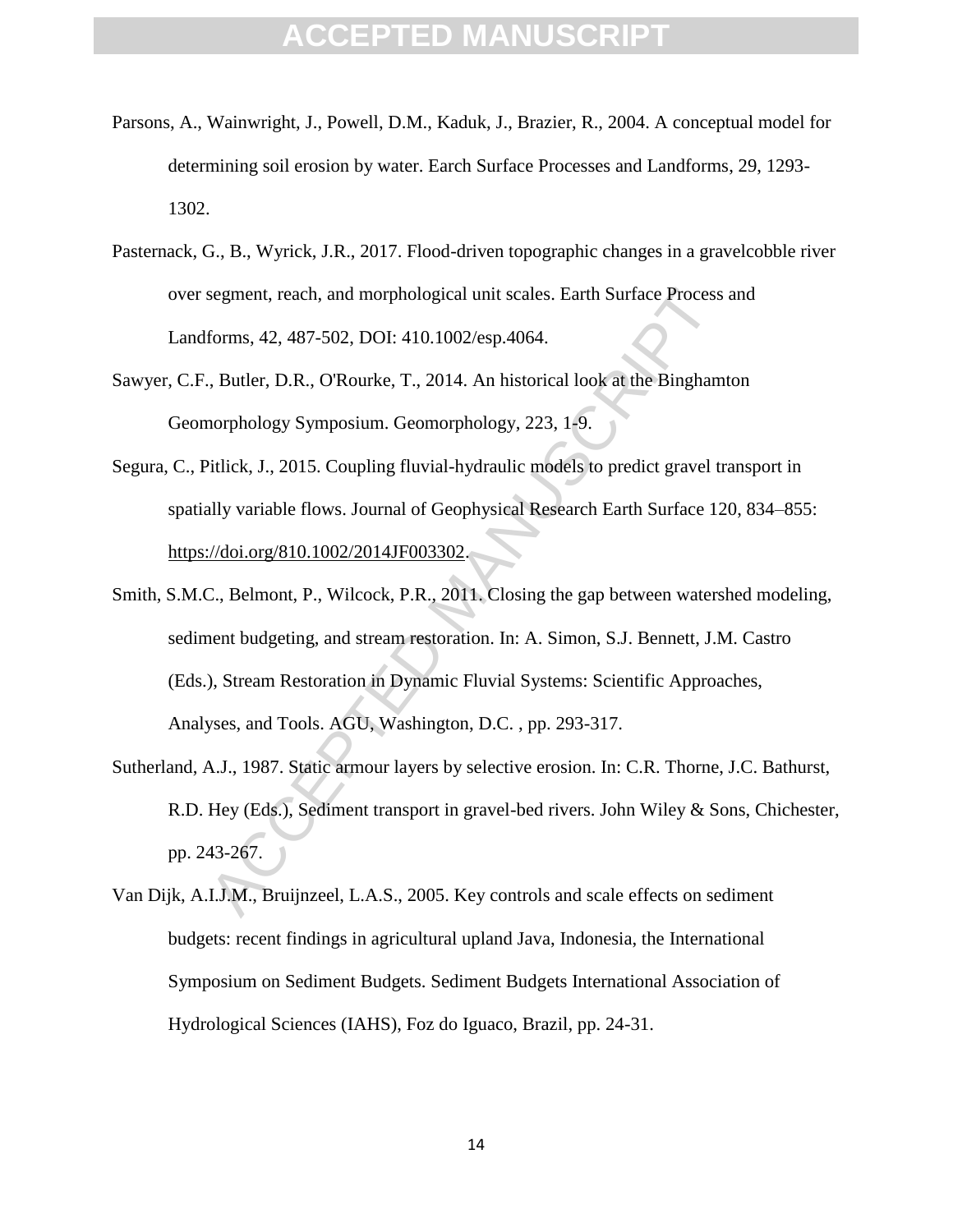- Vericat, D., Batalla, R.J., 2006. Sediment transport in a large impounded river: the lower Ebro, NE Iberian Peninsula. Geomorphology, 79, 72-92.
- Viparelli, E. Equilibrium of tidal channels carrying non-uniform sand and interacting with the ocean. Geomorphology, this issue.
- Wainwright, J., Parsons, A.J., Cooper, J.R., Gao, P., Gillies, J.A., Mao, L., Orford, J.D., Knight, P.G., 2015. The concept of transport capacity in geomorphology. Reviews of Geophysics, 53(4), 1155-1202.
- Walling, D.E., Zhang, Y., 2004. Prediciting slope-channel connectivity -- a national-scale approach. IAHS Publ., no. 288, 107-114.
- J., Parsons, A.J., Cooper, J.R., Gao, P., Gillies, J.A., Mao, L., Orford<br>2015. The concept of transport capacity in geomorphology. Reviews<br>1155-1202.<br>2., Zhang, Y., 2004. Prediciting slope-channel connectivity -- a nation<br> Warrick, J.A., Bountry, J.A., East, A.E., Magirl, C.S., Randle, T.J., Gelfenbaum, G.R., Ritchie, A.C., Pess, G.R., Leung, V., Duda, J.J., 2015. Large-scale dam removal on the Elwha River, Washington, USA: source-to-sink sediment budget and synthesis. Geomorphology, 246, 729-750.
- Wheaton, J.M., Fryirs, K.A., Brierley, G., Bangen, S.G., Bouwes, N., O'Brien, G., 2015. Geomorphic mapping and taxonomy of fluvial landforms. Geomorphology, 248, 273– 295. DOI:210.1016/j.geomorph.2015.1007.1010.
- Wilcock, P.R., Crowe, J.C., 2003. Surface-based transport model for mixed-size sediment. Journal of Hydraulic Engineering, 129(2), 120-128.
- Wilkinson, B.H., McElroy, B.J., 2007. The impact of humans on continental erosion and sedimentation. Geological Society of America Bulletin, 119(1/2), 140-156, doi:110.1130/B25899.25891.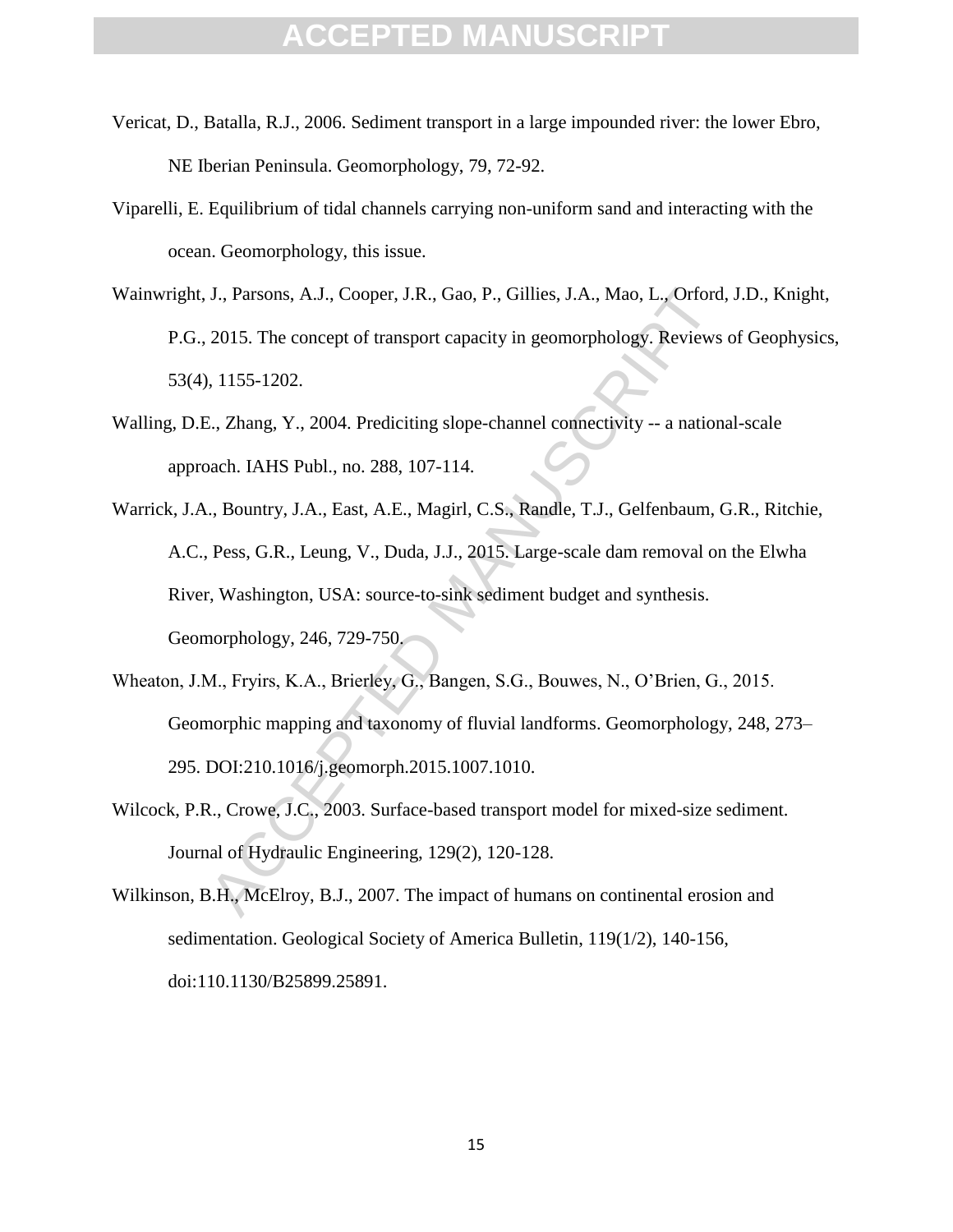Wirtz, S., Seeger, M., Remke, A., Wengel, R., Wagner, J.F., Ries, J.B., 2013. Do deterministic sediment detachment and transport equations adequately represent the processinteractions in eroding rills? An experimental field study. Catena, 101, 61-78.

Wittmann, H. Are seasonal variations in river-floodplain sediment exchange in the lower Amazon River basin resolvable through meteoric cosmogenic 10Be to stable 9Be ratios? Geomorphology, this issue.

Yager, E.M., Turowski, J.M., Rickenmann, D., McArdell, B.W., 2012. Sediment supply, grain protrusion, and bedload transport in mountain streams. Geophysical Research Letters 39, L10402: https://doi.org/10410.11029/12012GL051654.

Yager, E.M., Venditti, J.G., Smith, H.J., Schmeeckle, M.W. The trouble with shear stress. Geomorphology, this issue.

- Yair, A., Kossovsky, A., 2002. Climate and surface properties: hydrological response of small and semi-arid watersheds. Geomorphology, 42, 43-57.
- er basin resolvable through meteoric cosmogenic 10Be to stable 9Be<br>ogy, this issue.<br>Turowski, J.M., Rickenmann, D., McArdell, B.W., 2012. Sediment s<br>usion, and bedload transport in mountain streams. Geophysical Resea<br>02: h Zhang, Y.Z., Huang, C.C., Pang, J.L., Zha, X.C., Zhou, Y.L., Gu, H.L., 2013. Holocene paleofloods related to climatic events in the upper reaches of the Hanjiang River valley, middle Yangtze River basin, China. Geomorphology, 195, 1-12.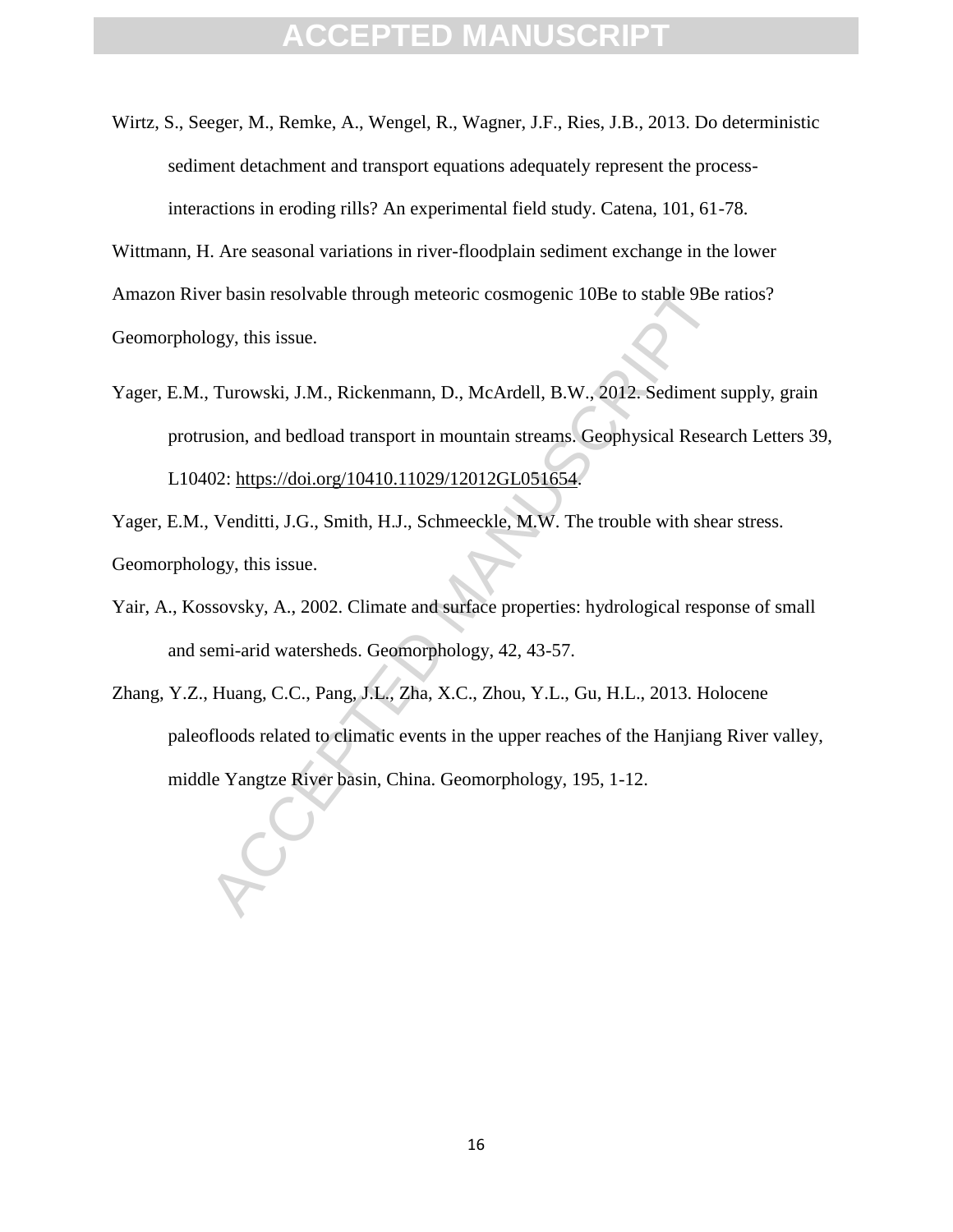### Table 1. List of all Binghamton Geomorphology Symposia

| <b>Title</b>                                      | Editor(s)                     | <b>ISBN</b>           |
|---------------------------------------------------|-------------------------------|-----------------------|
| 1. Environmental<br>Geomorphology (1970)          | D.R. Coates                   | Oct. 1970***          |
| 2. Quantitative Geomorphology<br>(1971)           | M. Morisawa                   | Oct. 1971***          |
| 3. Coastal Geomorphology<br>(1972)                | D.R. Coates                   | 0-045-51038-5         |
| 4. Fluvial Geomorphology<br>(1973)                | M. Morisawa                   | 0-045-51046-6         |
| 5. Glacial Geomorphology<br>(1974)                | D.R. Coates                   | 0-045-51045-8         |
| 6. Theories of Landform<br>Development (1975)     | W.N. Melhorn and R.C. Flemal  | 0-686-10458-7         |
| 7. Geomorphology and<br>Engineering (1976)        | D.R. Coates                   | 0-045-51040-7         |
| 8. Geomorphology in Arid<br><b>Regions</b> (1977) | D.O. Doehring                 | $0 - 045 - 51041 - 5$ |
| 9. Thresholds in Geomorphology<br>(1978)          | D.R. Coates and J.D. Vitek    | 0-045-51033-4         |
| 10. Adjustments of the Fluvial<br>System (1979)   | D.D. Rhodes and E.J. Williams | 0-840-32108-2         |
| 11. Applied Geomorphology<br>(1980)               | R.G. Craig and J.L. Craft     | 0-045-51050-4         |
| 12. Space and Time in<br>Geomorphology (1981)     | C.E. Thorn                    | 0-045-51056-3         |
| 13. Groundwater as a<br>Geomorphic Agent (1982)   | R.G. LeFleur                  | 0-045-51069-5         |
| 14. Models in Geomorphology<br>(1983)             | M.J. Woldenberg               | 0-045-51075-X         |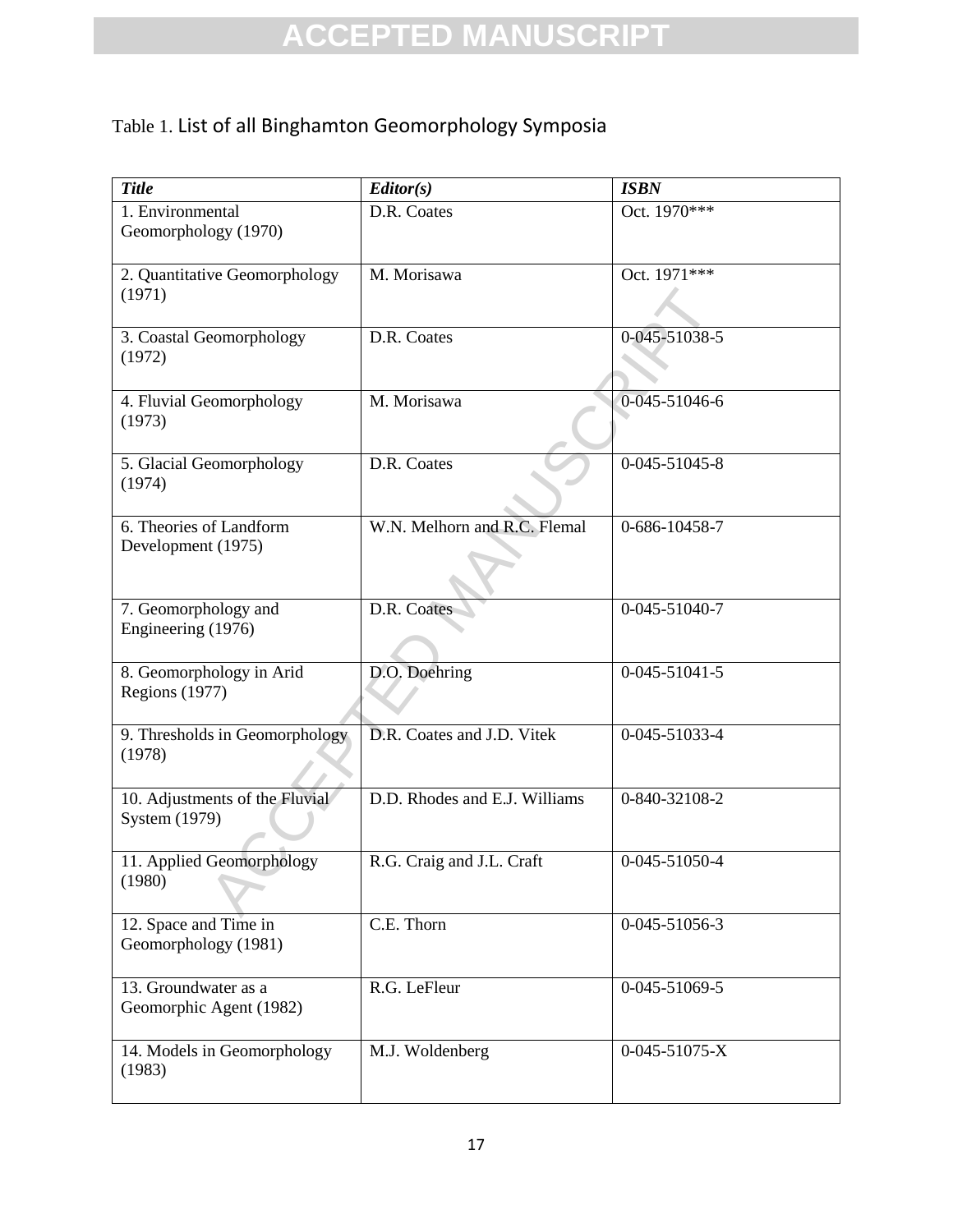| 15. Tectonic Geomorphology<br>(1984)                                         | M. Morisawa and J.T. Hack                   | 0-045-51098-9               |
|------------------------------------------------------------------------------|---------------------------------------------|-----------------------------|
| 16. Hillslope Processes (1985)                                               | A.D. Abrahams                               | 0-045-51102-0               |
| 17. Aeolian Geomorphology<br>(1986)                                          | W.G. Nickling                               | 0-045-51133-0               |
| 18. Catastrophic Flooding (1987)                                             | L. Mayer and D. Nash                        | 0-045-51142-X               |
| 19. History of Geomorphology<br>(1988)                                       | K.J. Tinkler                                | 0-045-51138-1               |
| 20. Appalachian Geomorphology<br>(1989)                                      | T.W. Gardner and W.D. Sevon                 | 0-444-88326-6               |
| 21. Soils and Landscape<br>Evolution (1990)                                  | P.L.K. Knuepfer and L.D.<br>McFadden        | $\overline{0}$ -444-88692-3 |
| 22. Periglacial Geomorphology<br>(1991)                                      | J. Dixon and A. Abrahams                    | 0-471-93342-2               |
| 23. Geomorphic Systems (1992)                                                | J.D. Phillips and W.H. Renwick              | 0-444-89809-3               |
| 24. Geomorphology: The<br>Research Frontier and Beyond<br>(1993)             | J.D. Vitek and J.R. Giardino                | 0-444-89971-5               |
| 25. Geomorphology and Natural<br>Hazards (1994)                              | M. Morisawa                                 | 0-444-82012-4               |
| 26. Biogeomorphology,<br>Terrestrial and Freshwater<br><b>Systems</b> (1995) | C.R. Hupp, W.R. Osterkamp,<br>A.D. Howard   | 0-444-81867-7               |
| 27. The Scientific Nature of<br>Geomorphology (1996)                         | B.L. Rhoads and C.E. Thorn                  | 0-471-96811-0               |
| 28. Engineering Geomorphology<br>(1997)                                      | J.R. Giardino, R.A. Marston, M.<br>Morisawa | 0-444-50301-3               |
| 29. Coastal Geomorphology<br>(1998)                                          | P.A. Gares and D.J. Sherman                 | Nov. 2002*                  |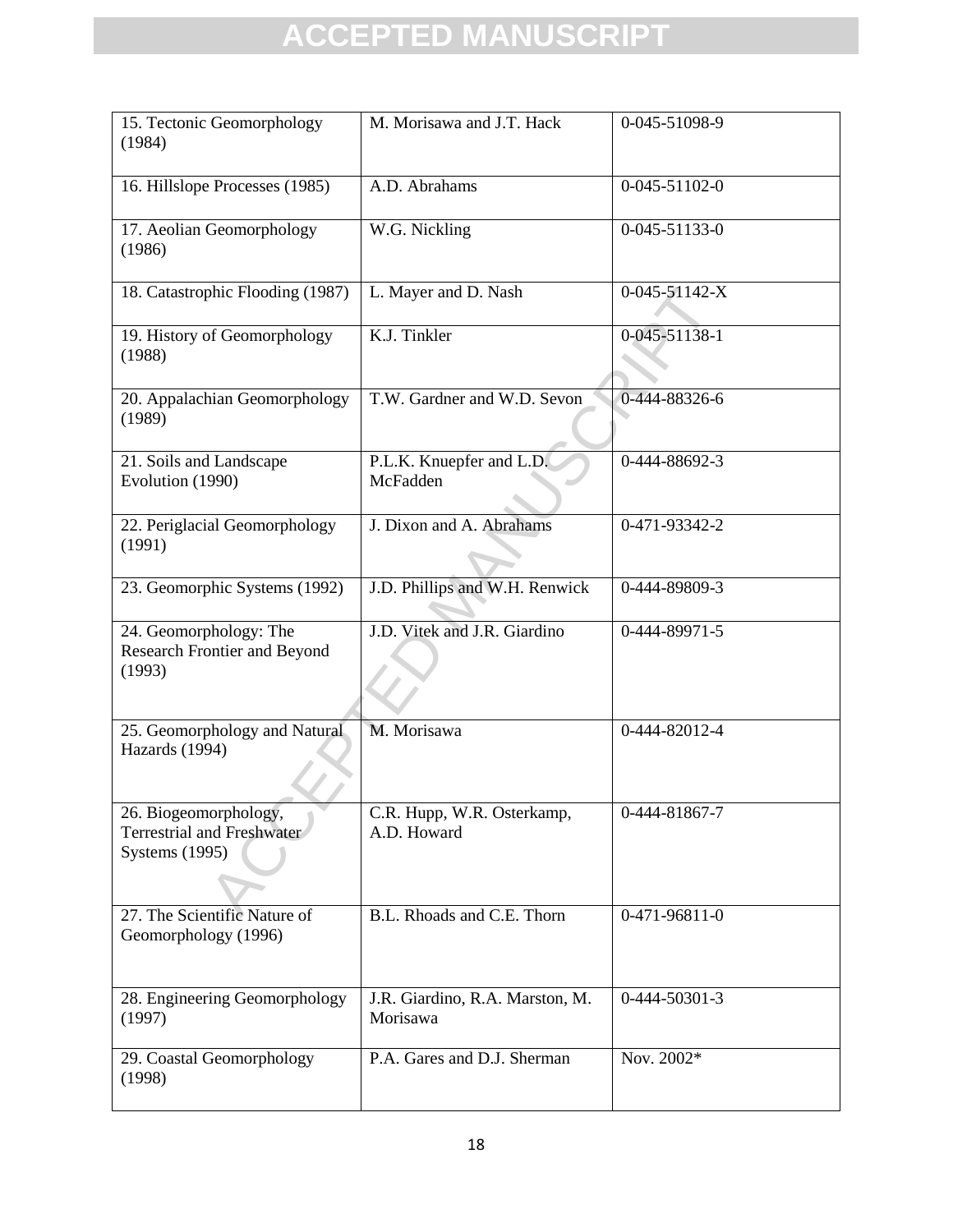| 30. Geomorphology in the Public<br>Eye: Policy Issues and Education<br>(1999)                    | P.L.K. Knuepfer and J.F. Petersen                            | Oct. 2002*    |
|--------------------------------------------------------------------------------------------------|--------------------------------------------------------------|---------------|
| 31. Integration of Computer<br>Modeling and Field Work                                           | J.F. Shroder, Jr. and M.P. Bishop<br>in Geomorphology (2000) | 0-444-51532-1 |
| 32. Mountain Geomorphology<br>(2001)                                                             | D.R. Butler, S.J. Walsh, G.P.<br>Malanson                    | 0-444-51531-3 |
| 33. Dams and Geomorphology<br>(2002)                                                             | P. Beyer                                                     | 0-444-52231-X |
| 34. Ice Sheet Geomorphology<br>(2003)                                                            | P.L.K. Knuepfer, J. Fleisher, D.R.<br><b>Butler</b>          | April 2006*   |
| 35. Weathering and Landscape<br>Evolution (2004)                                                 | A. Turkington, J. Phillips, S.<br>Campbell                   | 0-444-52031-7 |
| 36. Geomorphology and<br>Ecosystems (2005)                                                       | M. Doyle, M. Thoms, C.<br>Renschler                          | Sept. 2007**  |
| 37. The Human Role in<br>Changing Fluvial Systems (2006)                                         | L.A. James and W.A. Marcus                                   | Sept. 2006**  |
| 38. Complexity in<br>Geomorphology (2007)                                                        | A.B. Murray and M.A. Fonstad                                 | Nov. 2007**   |
| 39. Fluvial Deposits and<br>Environmental History (2008)                                         | P. Hudson, K. Butzer, T. Beach                               | Sept. 2008**  |
| 40. Geomorphology and<br>Vegetation: Interactions,<br>Dependencies, and Feedback<br>Loops (2009) | W.C. Hession, T. Wynn, L.<br>Resler, J. Curran               | April 2010**  |
| 41. Geospatial Technologies and<br>Geomorphological Mapping<br>(2010)                            | L.A. James, M.P. Bishop, S.J.<br>Walsh                       | Jan. 2012**   |